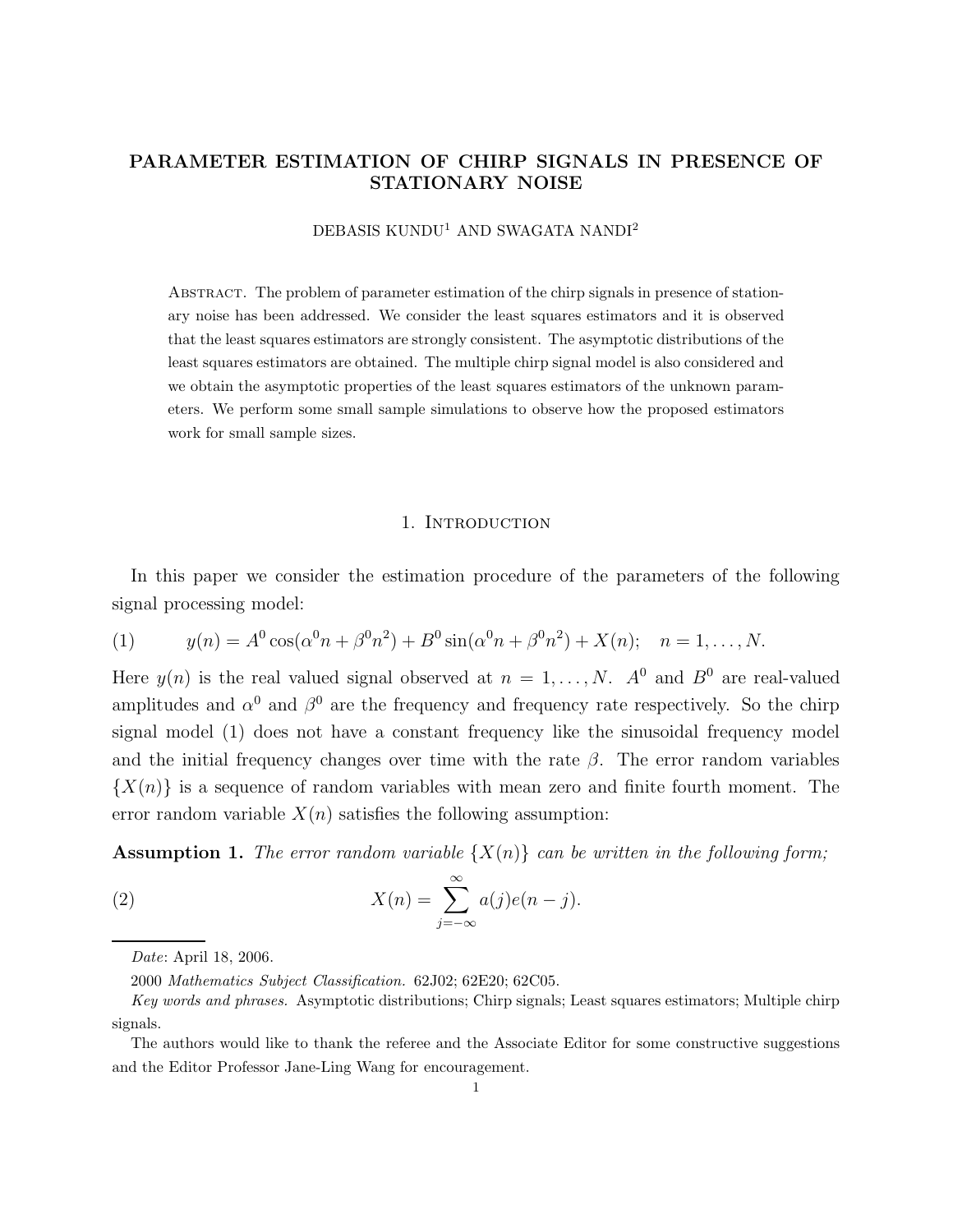Here  $\{e(n)\}\$ is a sequence of independent and identically distributed (i.i.d.) random variables with mean zero and finite fourth moment. The coefficients  $a(j)$ 's satisfy the following condition;

(3) 
$$
\sum_{j=-\infty}^{\infty} |a(j)| < \infty.
$$

The signals as described in (1) are known as the chirp signals in the statistical signal processing literature (Djurić and Kay; 1990). Chirp signals are quite common in various areas of science and engineering, specifically in sonar, radar, communications, etc. Several authors considered the chirp signal model (1) when  $X(n)$ 's are i.i.d. random variables. See for example, the work of Abatzoglon (1986), Kumaresn and Verma (1987), Djurić and Kay (1990), Gini, Montanari and Verrazzani (2000), Nandi and Kundu (2004) etc. Different approaches of the estimation of chirp parameters in similar kinds of models are found in Giannakis and Zhou (1995), Zhou, Ginnakis and Swami (1996), Shamsunder, Giannakis and Friedlander (1995), Swami (1996) and Zhou and Giannakis (1995). It is well known, that in most of the practical situations, the errors may not be independent. We assume stationarity through assumption 1 to incorporate the dependence structure and make the model more realistic.

Assumption 1 is a standard assumption for a stationary linear process. Any finite dimensional stationary AR, MA or ARMA process can be represented as (2) when the coefficients  $a(j)$ 's satisfy (3). Thus, the Assumption 1 is true for a large class of stationary random variables.

In this paper, we discuss the problem of parameter estimation of the chirp signal model in presence of stationary noise. We consider the least squares estimators and study their properties, when the errors satisfy assumption 1. It is known, see Kundu (1997), that the simple sum of sinusoidal model does not satisfy the sufficient conditions of Jennrich (1969) or Wu (1981) for the least squares estimators to be consistent. So the chirp signal model as defined in (1) also does not satisfy the sufficient conditions of Jennrich and Wu. Therefore, the results of Wu or Jennrich cannot be applied directly to establish the strong consistency or the asymptotic normality properties of the LSEs. Interestingly, because of the structure of the model, although it does not satisfy the standard sufficient conditions, the strong consistency or the asymptotic normality results can be obtained. It is also observed that the asymptotic variances of the amplitudes, frequency and frequency rate estimators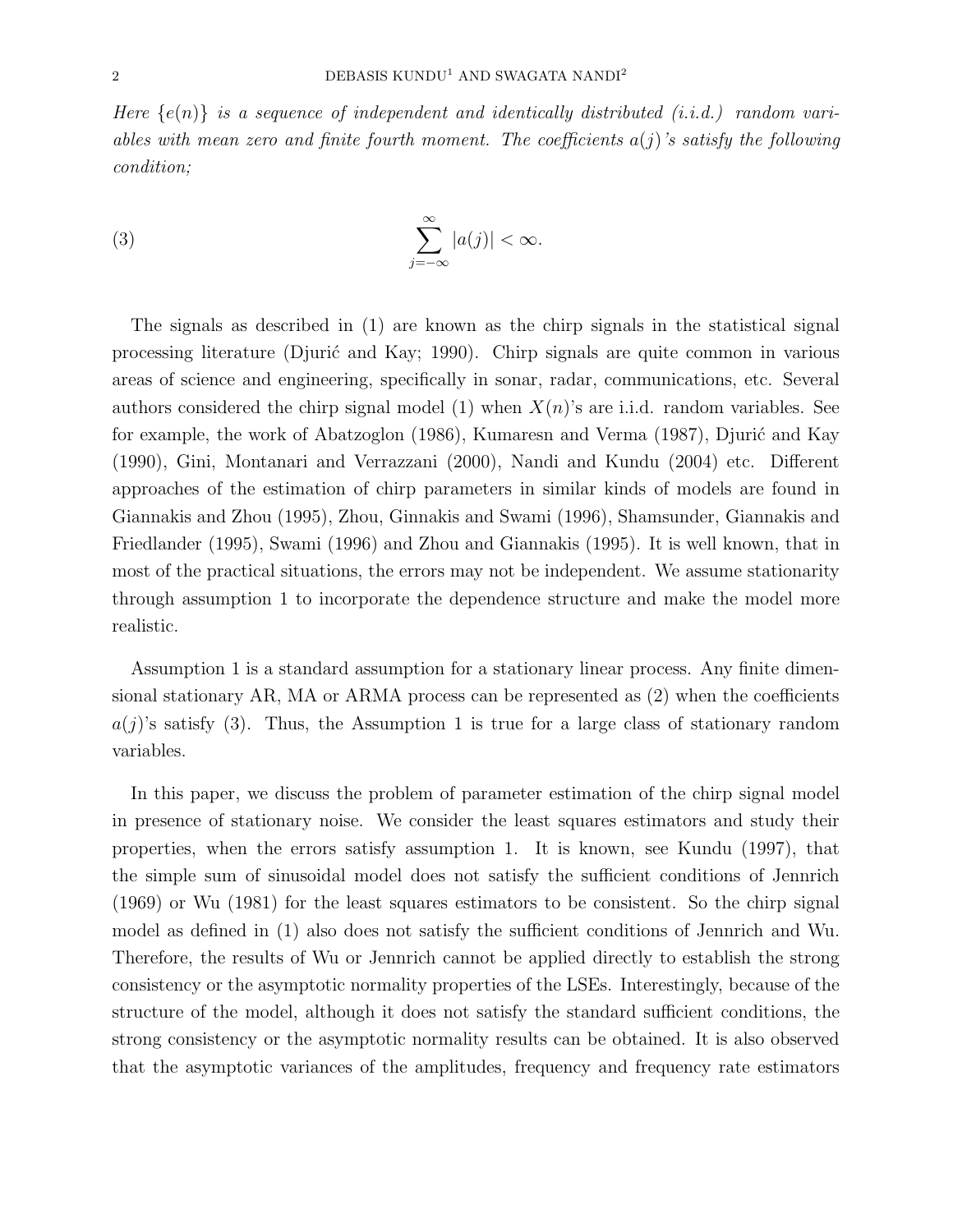are  $O(N^{-1})$ ,  $O(N^{-3})$  and  $O(N^{-5})$  respectively. Based on the asymptotic distributions, asymptotic confidence intervals can also be constructed.

The rest of the paper is organized as follows. In section 2, we provide the asymptotic properties of the least squares estimators. Multiple chirp model is discussed in section 3. Some numerical results are presented in section 4 and we conclude the paper in section 5. The proofs of the results of section 2 are provided in the Appendix.

## 2. Asymptotic Properties of LSEs

Let us use the following notation:  $\boldsymbol{\theta} = (A, B, \alpha, \beta), \boldsymbol{\theta}^0 = (A^0, B^0, \alpha^0, \beta^0)$ . Then, the least squares estimator (LSE) of  $\theta^0$ , say  $\hat{\theta} = (\hat{A}, \hat{B}, \hat{\alpha}, \hat{\beta})$ , can be obtained by minimizing

(4) 
$$
Q(A, B, \alpha, \beta) = Q(\boldsymbol{\theta}) = \sum_{n=1}^{N} \left[ y(n) - A \cos(\alpha n + \beta n^2) - B \sin(\alpha n + \beta n^2) \right]^2,
$$

with respect to A, B,  $\alpha$  and  $\beta$ . In the following, we state the consistency property of  $\theta^0$  in theorem 1.

**Theorem 1.** Let the true parameter vector  $\boldsymbol{\theta}^0 = (A^0, B^0, \alpha^0, \beta^0)$  be an interior point of the parameter space  $\Theta = (-\infty, \infty) \times (-\infty, \infty) \times (0, \pi) \times (0, \pi)$  and  $A^{0^2} + B^{0^2} > 0$ . If the error random variables  $X(n)$  satisfy assumption 1, then  $\hat{\theta}$ , the LSE of  $\theta^0$ , is a strongly consistent estimator of  $\boldsymbol{\theta}^0$ .

In this section we compute the asymptotic joint distribution of the least squares estimators of the unknown parameters. We use  $Q'(\theta)$  and  $Q''(\theta)$  to denote the 1  $\times$  4 vector of first derivatives of  $Q(\theta)$  and the 4 × 4 second derivative matrix of  $Q(\theta)$  respectively. Now expanding  $Q'(\hat{\theta})$  around the true parameter value  $\theta^0$  by Taylor series, we obtain

(5) 
$$
Q'(\hat{\boldsymbol{\theta}}) - Q'(\boldsymbol{\theta}^0) = (\hat{\boldsymbol{\theta}} - \boldsymbol{\theta}^0)Q''(\bar{\boldsymbol{\theta}}),
$$

here  $\bar{\theta}$  is a point on the line joining the points  $\hat{\theta}$  and  $\theta^0$ . Suppose **D** is a 4 × 4 diagonal matrix as follows;

$$
\mathbf{D} = \text{diag}\left\{N^{-\frac{1}{2}}, N^{-\frac{1}{2}}, N^{-\frac{3}{2}}, N^{-\frac{5}{2}}\right\}.
$$

Since  $Q'(\hat{\theta}) = 0$ , therefore (5) can be written as

(6) 
$$
(\hat{\boldsymbol{\theta}} - \boldsymbol{\theta}^0)\mathbf{D}^{-1} = -\left[\mathbf{Q}'(\boldsymbol{\theta}^0)\mathbf{D}\right]\left[\mathbf{D}\mathbf{Q}''(\bar{\boldsymbol{\theta}})\mathbf{D}\right]^{-1},
$$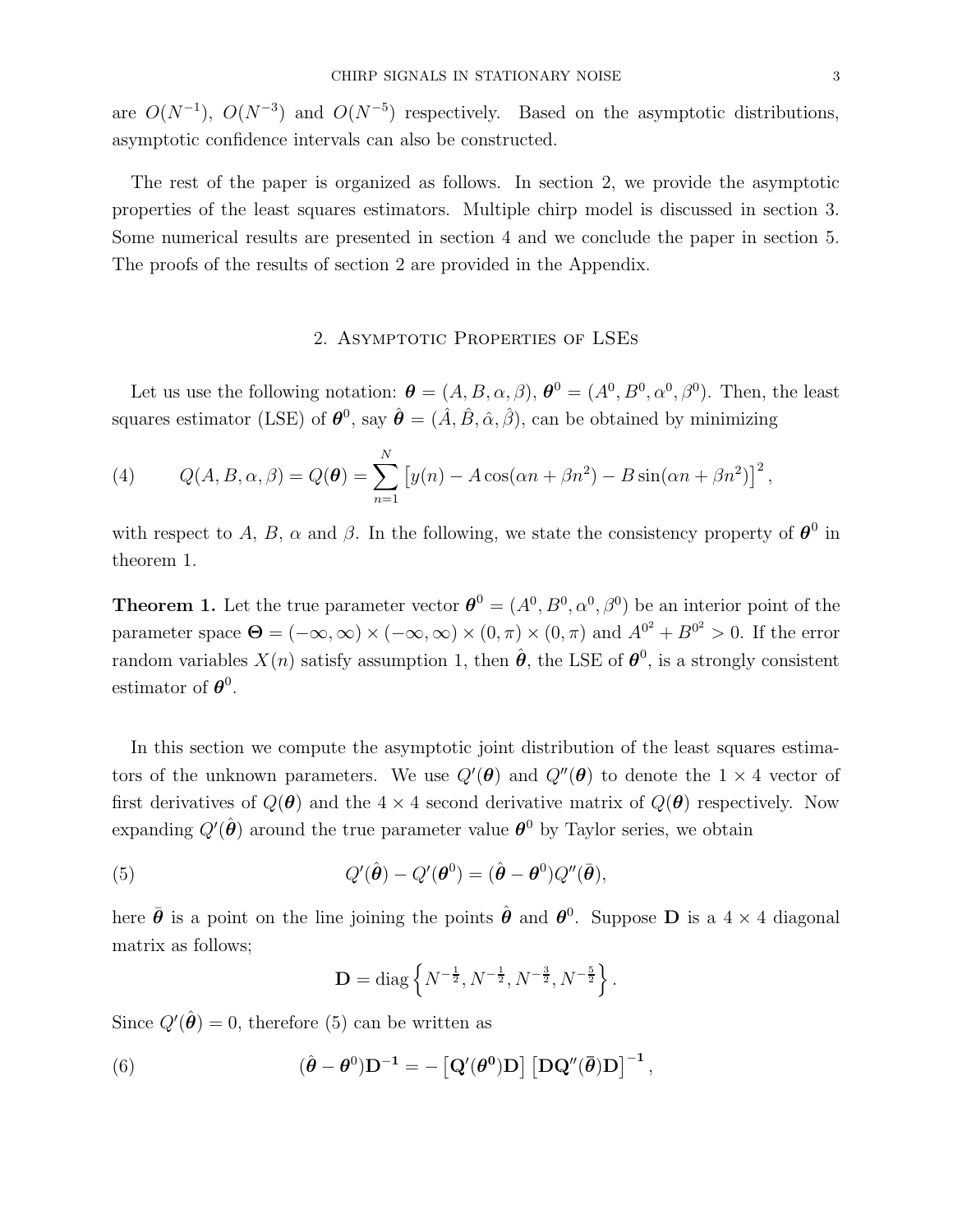as  $[D\mathbf{Q}''(\bar{\boldsymbol{\theta}})\mathbf{D}]$  is an invertible matrix *a.e.* for large N. Using theorem 1, it follows that  $\hat{\boldsymbol{\theta}}$ converges *a.e.* to  $\theta^0$  and since each element of  $Q''(\theta)$  is a continuous function of  $\theta$ , therefore,

$$
\lim_{N \to \infty} [\mathbf{D} \mathbf{Q}''(\bar{\boldsymbol{\theta}}) \mathbf{D}] = \lim_{N \to \infty} [\mathbf{D} \mathbf{Q}''(\boldsymbol{\theta}^0) \mathbf{D}] = 2 \mathbf{\Sigma}(\boldsymbol{\theta}^0) \quad \text{(say)}.
$$

Now let us look at different elements of the matrix  $\Sigma(\theta) = (\sigma_{jk}(\theta))$ . We will use the following result

$$
\lim_{N \to \infty} \frac{1}{N^p} \sum_{n=1}^{N} n^{p-1} = \frac{1}{p} \quad \text{for } p = 1, 2, \dots.
$$

and the following notation:

(7) 
$$
\lim_{N \to \infty} \frac{1}{N^{p+1}} \sum_{n=1}^{N} n^p \cos^k(\alpha n + \beta n^2) = \delta_k(p, \alpha, \beta),
$$

(8) 
$$
\lim_{N \to \infty} \frac{1}{N^{p+1}} \sum_{n=1}^{N} n^p \sin^k(\alpha n + \beta n^2) = \gamma_k(p, \alpha, \beta).
$$

Here  $k$  takes values 1 and 2. Using these notation for limits, we compute the elements of  $\Sigma(\theta)$  by routine calculations and are as follows:

The  $4 \times 1$  random vector  $\left[{\bf Q}'(\boldsymbol{\theta}^0){\bf D}\right]$  takes the form;

$$
\begin{bmatrix}\n-\frac{2}{\sqrt{N}} \sum_{n=1}^{N} X(n) \cos(\alpha^{0} n + \beta^{0} n^{2}) \\
-\frac{2}{\sqrt{N}} \sum_{n=1}^{N} X(n) \sin(\alpha^{0} n + \beta^{0} n^{2})\n\end{bmatrix}.
$$
\n
$$
\begin{bmatrix}\n\frac{2}{N^{2}} \sum_{n=1}^{N} n X(n) [A^{0} \sin(\alpha^{0} n + \beta^{0} n^{2}) - B^{0} \cos(\alpha^{0} n + \beta^{0} n^{2})] \\
\frac{2}{N^{2}} \sum_{n=1}^{N} n^{2} X(n) [A^{0} \sin(\alpha^{0} n + \beta^{0} n^{2}) - B^{0} \cos(\alpha^{0} n + \beta^{0} n^{2})]\n\end{bmatrix}.
$$

Now using the central limit theorem of stochastic processes (see Fuller; 1976, page 251), it follows that  $\left[\mathbf{Q}'(\boldsymbol{\theta}^0)\mathbf{D}\right]$  tends to a 4-variate normal distribution as given below;

(9) 
$$
\left[\mathbf{Q}'(\boldsymbol{\theta}^0)\mathbf{D}\right] \stackrel{d}{\longrightarrow} \mathcal{N}_4(\mathbf{0},\mathbf{G}(\boldsymbol{\theta}^0)),
$$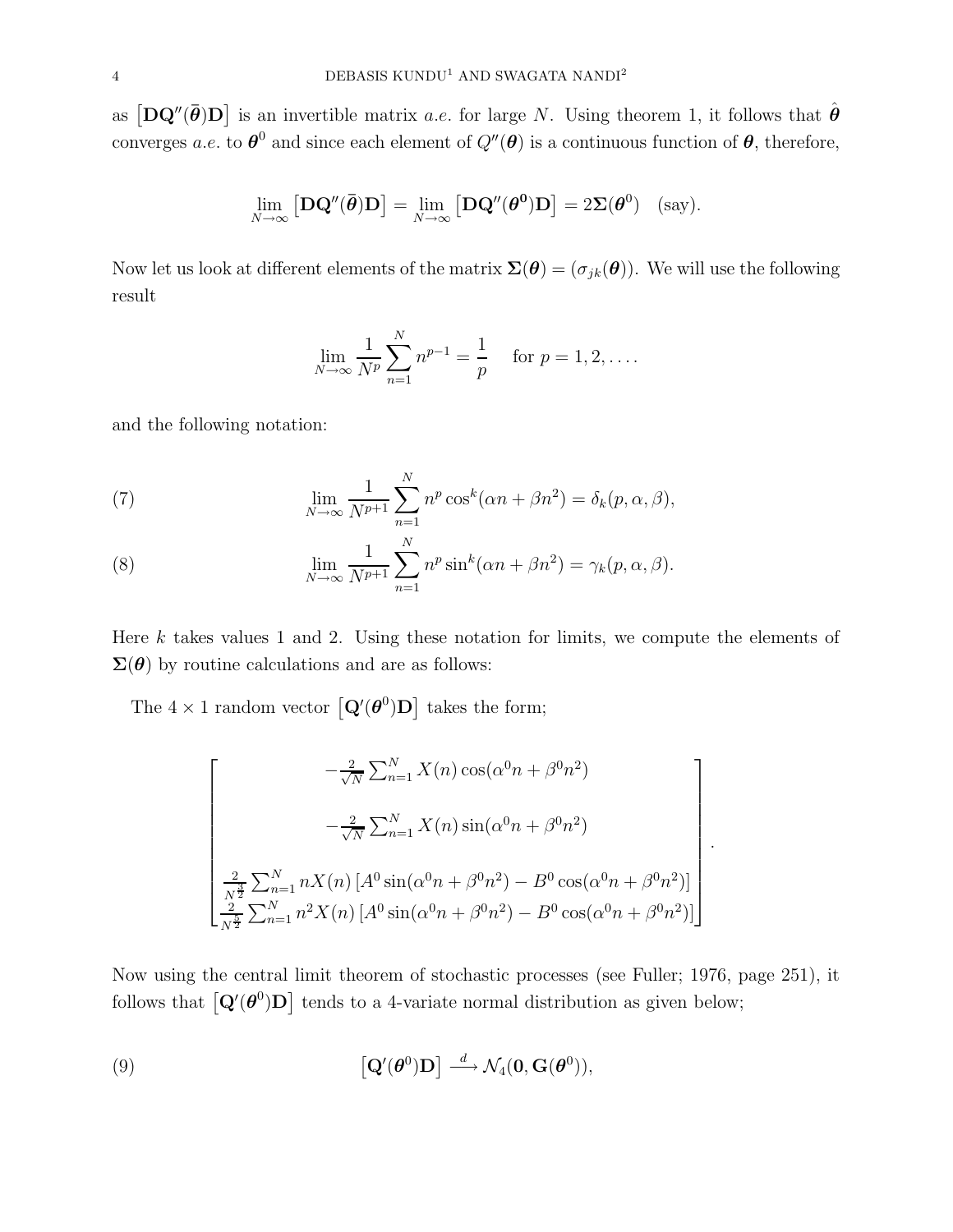where the matrix  $\mathbf{G}(\boldsymbol{\theta}^{0})$  is the asymptotic dispersion matrix of  $\left[\mathbf{Q}'(\boldsymbol{\theta}^{0})\mathbf{D}\right]$ . If we denote  $\mathbf{G}(\boldsymbol{\theta}) = ((g_{jk}(\boldsymbol{\theta})))$ , then for  $k \geq j$ ,  $g_{jk}(\boldsymbol{\theta})$  are as follows:

(10) 
$$
g_{11}(\theta) = \lim_{N \to \infty} \frac{4}{N} E[S_1]^2, \quad g_{12}(\theta) = \lim_{N \to \infty} \frac{4}{N} E[S_1 S_2],
$$

(11) 
$$
g_{13}(\theta) = \lim_{N \to \infty} \frac{4}{N^2} E[S_1 S_3], \quad g_{14}(\theta) = \lim_{N \to \infty} \frac{4}{N^3} E[S_1 S_4],
$$

(12) 
$$
g_{22}(\boldsymbol{\theta}) = \lim_{N \to \infty} \frac{4}{N} E[S_2]^2, \quad g_{23}(\boldsymbol{\theta}) = \lim_{N \to \infty} \frac{4}{N^2} E[S_2 S_3],
$$

(13) 
$$
g_{24}(\boldsymbol{\theta}) = \lim_{N \to \infty} \frac{4}{N^3} E[S_2 S_4], \qquad g_{33}(\boldsymbol{\theta}) = \lim_{N \to \infty} \frac{4}{N^3} E[S_3]^2,
$$

(14) 
$$
g_{34}(\theta) = \lim_{N \to \infty} \frac{4}{N^4} E[S_3 S_4], \qquad g_{44}(\theta) = \lim_{N \to \infty} \frac{4}{N^5} E[S_4]^2,
$$

where

$$
S_1 = -\sum_{n=1}^{N} X(n) \cos(\alpha n + \beta n^2), \qquad S_2 = -\sum_{n=1}^{N} X(n) \sin(\alpha n + \beta n^2),
$$
  
\n
$$
S_3 = \sum_{n=1}^{N} nX(n) [A \sin(\alpha n + \beta n^2) - B \cos(\alpha n + \beta n^2)],
$$
  
\n
$$
S_4 = \sum_{n=1}^{N} n^2 X(n) [A \sin(\alpha n + \beta n^2) - B \cos(\alpha n + \beta n^2)].
$$

For  $k < j$ ,  $g_{jk}(\theta) = g_{kj}(\theta)$ . These limits given in (10) to (14) exist for fixed value of  $\theta$ because of (7) and (8). Therefore, from (6) the following theorem follows.

Theorem 2. Under the same assumptions as in Theorem 1,

(15) 
$$
(\hat{\boldsymbol{\theta}} - \boldsymbol{\theta}^0) \mathbf{D}^{-1} \stackrel{d}{\longrightarrow} \mathcal{N}_4 \left[ \mathbf{0}, \ \frac{1}{4} \boldsymbol{\Sigma}^{-1} (\boldsymbol{\theta}^0) \mathbf{G} (\boldsymbol{\theta}^0) \boldsymbol{\Sigma}^{-1} (\boldsymbol{\theta}^0) \right].
$$

**Remark 1.** When  $X(n)$ 's are i.i.d. random variables, then the covariance matrix takes the simplified form

$$
\Sigma^{-1}(\boldsymbol{\theta}^0)\mathbf{G}(\boldsymbol{\theta}^0)\Sigma^{-1}(\boldsymbol{\theta}^0)=\sigma^2\Sigma^{-1}(\boldsymbol{\theta}^0).
$$

Remark 2. Although we could not prove it theoretically, but it is observed by extensive numerical computations that the right hand side limits of  $(7)$  and  $(8)$  for  $k = 1, 2$  do not depend on  $\alpha$ . So we assume that these quantities are independent of their second argument and we write them as

$$
\delta_k(p; \beta) = \delta_k(p, \alpha, \beta), \qquad \gamma_k(p; \beta) = \gamma_k(p, \alpha, \beta).
$$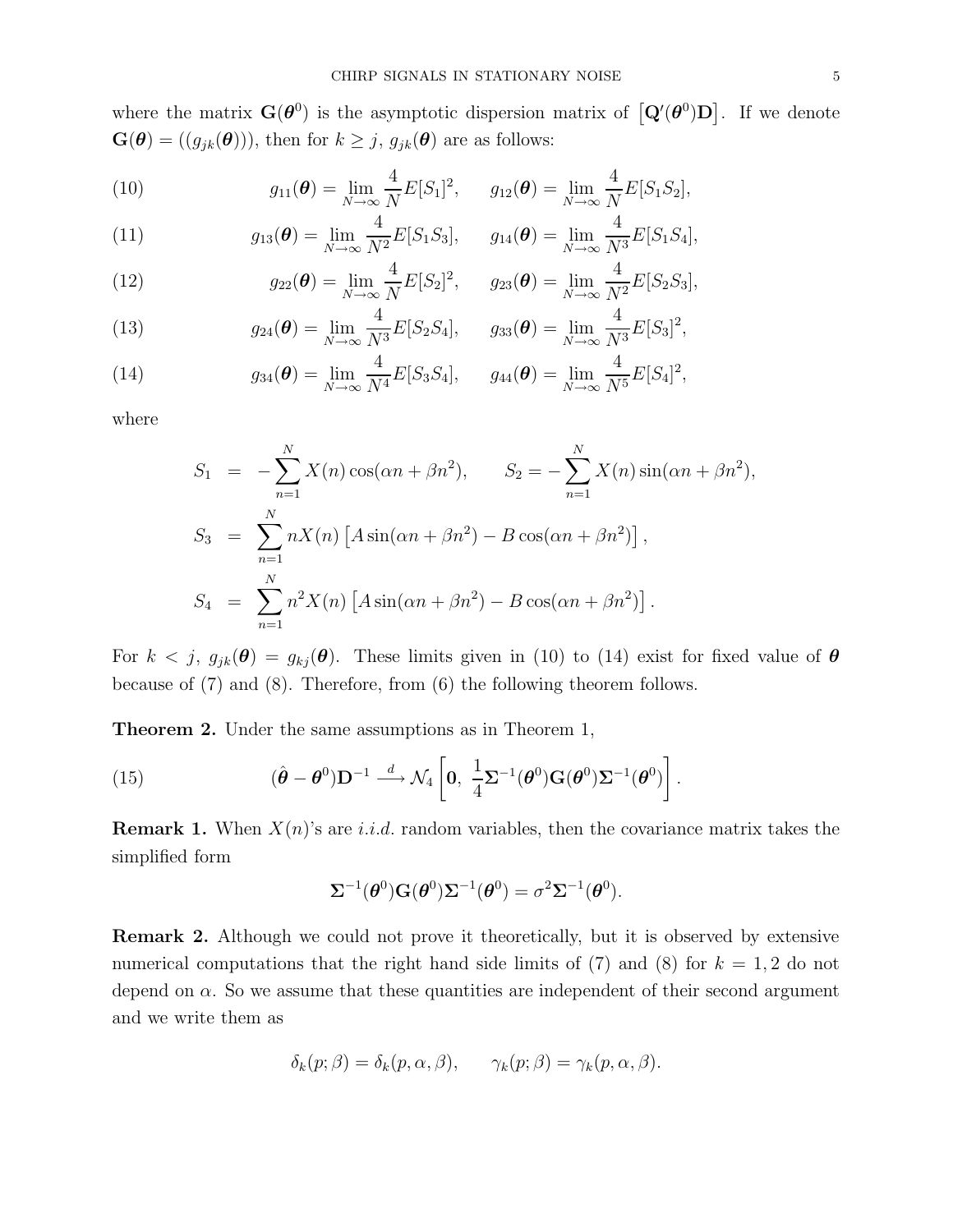Let us denote

$$
c_c = \sum_{k=-\infty}^{\infty} a(k) \cos(\alpha^0 k + \beta^0 k^2), \qquad c_s = \sum_{k=-\infty}^{\infty} a(k) \sin(\alpha^0 k + \beta^0 k^2).
$$

 $c_c$  and  $c_s$  are functions of  $\alpha^0$  and  $\beta^0$ , but we do not make it explicit here to keep the notation simple.

Now according to the above assumption,  $\delta$ 's and  $\gamma$ 's are independent of  $\alpha$  and based on it, we can explicitly compute the elements of  $\mathbf{G}(\boldsymbol{\theta})$  matrix for a given  $\boldsymbol{\theta}$ . For different entries of the matrix  $\mathbf{G}(\boldsymbol{\theta})$  in terms of  $\delta$ 's and  $\gamma$ 's, one can see at http://www.isid.ac.in/∼statmath/eprints/ (isid/ms/2005/08) or it can be available from the authors on request.

Thus, obtaining the explicit expression of different entries of the variance-covariance matrix  $\frac{1}{4}\Sigma^{-1}(\theta^0)G(\theta^0)\Sigma^{-1}(\theta^0)$  of  $(\hat{\theta}-\theta^0)\mathbf{D}^{-1}$  is possible by inverting the matrix  $\Sigma(\theta)$  at  $\theta^0$  . But they are not provided here due to the complex (notational) structure of matrices  $\Sigma(\theta)$  and  $\mathbf{G}(\boldsymbol{\theta})$ . If the true value of  $\beta$  is zero (i.e. frequency does not change over time) and if this information is used in the model, then the model (1) is nothing but the usual sinusoidal model. In that case, the asymptotic distribution can be obtained in compact form and the amplitude is asymptotically independent of the frequency. This has not been observed in case of the chirp signal model.

## 3. Multiple Chirp Signal

In this section, we introduce the multiple chirp signal model in stationary noise. The complex-valued single chirp model was generalized as superimposed chirp model by Saha and Kay (2002). The following model is a similar generalization of model (1). We assume that the observed data  $y(n)$  have the following representation.

(16) 
$$
y(n) = \sum_{k=1}^{p} \left[ A_k^0 \cos(\alpha_k^0 n + \beta_k^0 n^2) + B_k^0 \sin(\alpha_k^0 n + \beta_k^0 n^2) \right] + X(n); \quad n = 1, ..., N.
$$

Similarly as the single chirp model, the parameters  $\alpha_k^0, \beta_k^0 \in (0, \pi)$  are the frequency and frequency rate respectively.  $A_k^0$ 's and  $B_k^0$ 's are real-valued amplitudes. Again our aim is to estimate the parameters and study their properties. We assume that the number of components, p is known and  $X(n)$ 's satisfy assumption 1. Estimation of p is an important problem and will be addressed elsewhere. Now let us define,  $\theta_k = (A_k, B_k, \alpha_k, \beta_k)$  and  $\nu = (\theta_1, \ldots, \theta_p)$  be the parameter vector. The least squares estimators of the parameters are obtained by minimizing the objective function, say  $R(\nu)$  (defined similarly as  $Q(\theta)$ ; see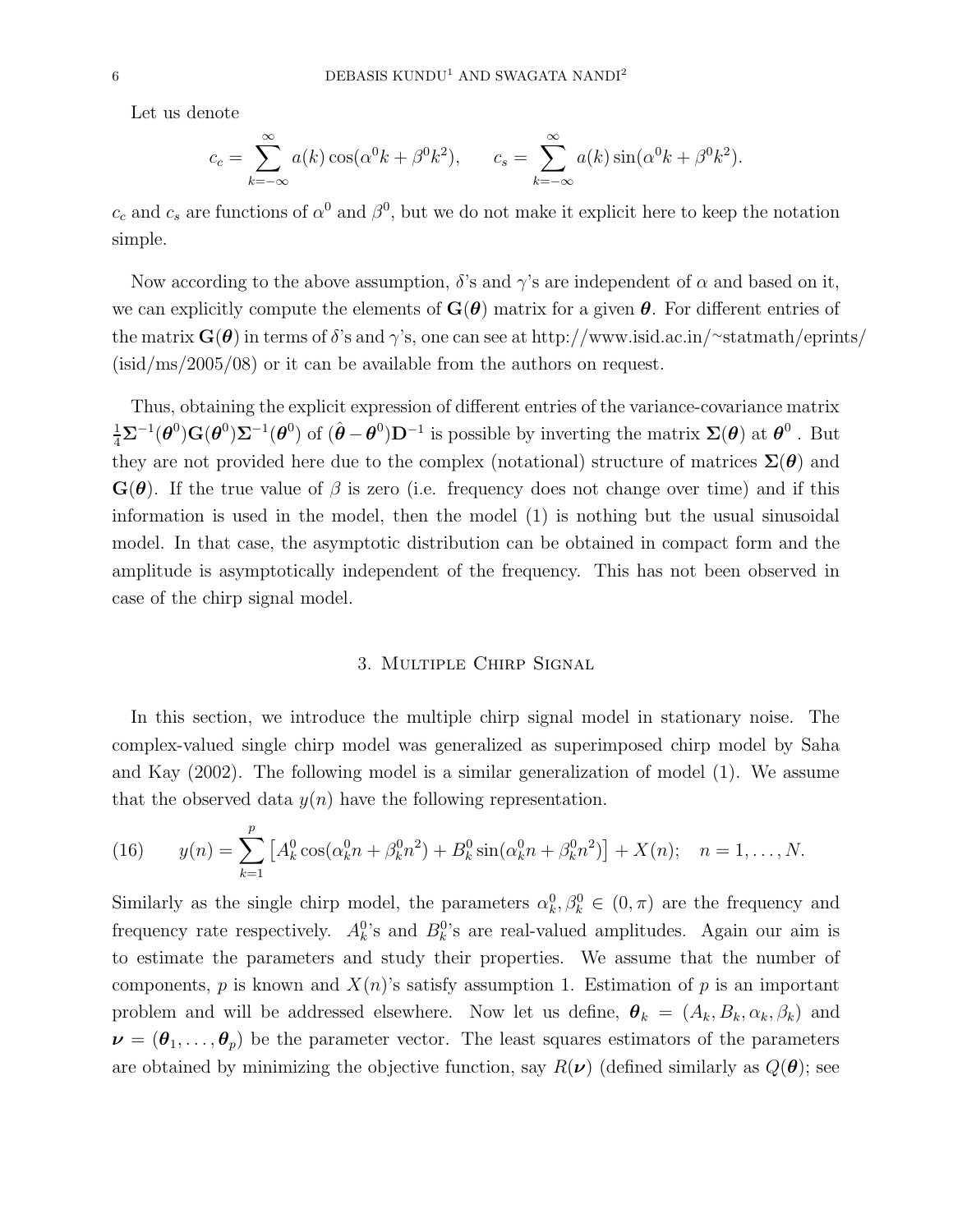eq. (4), sec. 2). Let  $\hat{\nu}$  and  $\nu^0$  denote the least squares estimator and the true value of  $\nu$ . The consistency of  $\hat{\nu}$  follows similarly as the consistency of  $\hat{\theta}$ , considering the parameter vector as  $\nu$ . We will state the asymptotic distribution of  $\hat{\nu}$  here. The proof involves routine calculations and use of the multiple Taylor series expansion and the central limit theorem for stochastic processes. For the asymptotic distribution of  $\hat{\nu}$ , we introduce the following notation;  $\boldsymbol{\psi}_k^N = (\hat{\boldsymbol{\theta}}_k - \boldsymbol{\theta}_k^0)$  $\hat{h}_k^0({\bf D}^{-1} = \left(N^{1/2}(\hat{A}_k - A_k^0), N^{1/2}(\hat{B}_k - B_k^0), N^{3/2}(\hat{\alpha}_k - \alpha_k^0), N^{5/2}(\hat{\beta}_k - B_k^0)\right)$  $(\beta_k^0)$ , moreover  $c_c^k$  and  $c_s^k$  are obtained from  $c_c$  and  $c_s$  by replacing  $\alpha^0$  and  $\beta^0$  by  $\alpha_k^0$  and  $\beta_k^0$ respectively. Let us denote  $\beta_j + \beta_k = \beta_{ik}^+$  $j_k^+$ ,  $\beta_j - \beta_k = \beta_{jk}^-$ ,  $d_1 = c_c^1 c_c^2 + c_s^1 c_s^2$ ,  $d_2 = c_c^1 c_s^2 + c_s^1 c_c^2$ ,  $d_3 = c_c^1 c_c^2 - c_s^1 c_s^2$  and  $d_4 = c_c^1 c_s^2 - c_s^1 c_c^2$ . Then the asymptotic distribution of  $(\psi_1^N)$  $_{1}^{N},\ldots,\boldsymbol{\psi}_{p}^{N}$  $_p^N$ ) is as follows.

(17) 
$$
(\boldsymbol{\psi}_1^N,\ldots,\boldsymbol{\psi}_p^N)\stackrel{d}{\longrightarrow}\mathcal{N}_{4p}\left(\mathbf{0},2\sigma^2\Lambda^{-1}(\boldsymbol{\nu}^0)\mathbf{H}(\boldsymbol{\nu}^0)\Lambda^{-1}(\boldsymbol{\nu}^0)\right),
$$

(18) 
$$
\Lambda(\nu) = \begin{pmatrix} \Lambda_{11} & \Lambda_{12} & \cdots & \Lambda_{1p} \\ \Lambda_{21} & \Lambda_{22} & \cdots & \Lambda_{2p} \\ \vdots & \vdots & \vdots & \vdots \\ \Lambda_{p1} & \Lambda_{p2} & \cdots & \Lambda_{pp} \end{pmatrix}, \qquad \mathbf{H}(\nu) = \begin{pmatrix} \mathbf{H}_{11} & \mathbf{H}_{12} & \cdots & \mathbf{H}_{1p} \\ \mathbf{H}_{21} & \mathbf{H}_{22} & \cdots & \mathbf{H}_{2p} \\ \vdots & \vdots & \vdots & \vdots \\ \mathbf{H}_{p1} & \mathbf{H}_{p2} & \cdots & \mathbf{H}_{pp} \end{pmatrix}.
$$

The sub-matrices  $\Lambda_{jk}$  and  $H_{jk}$  are square matrices of order four and  $\Lambda_{jk} \equiv \Lambda_{jk}(\theta_j, \theta_k)$ ,  $H_{jk} \equiv H_{jk}(\theta_j, \theta_k)$ .  $\Lambda_{jj}$  and  $H_{jj}$  can be obtained from  $\Sigma(\theta)$  and  $\mathbf{G}(\theta)$  by putting  $\theta = \theta_j$ . As in case of  $\mathbf{G}(\boldsymbol{\theta})$ , the entries of the off-diagonal sub-matrices  $\mathbf{\Lambda}_{jk} = ((\lambda_{rs}))$  and  $\mathbf{H}_{jk} = ((h_{rs}))$ are available at http://www.isid.ac.in/∼statmath/eprints/ (isid/ms/2005/08). The elements of the matrices  $\Lambda_{jk}$  and  $H_{jk}$  are non-zero. So the parameters corresponding to different components,  $\boldsymbol{\psi}_i^N$  $_j^N$  and  $\boldsymbol{\psi}_k^N$  $\binom{N}{k}$  for  $j \neq k$ , are not asymptotically independent. If the frequencies do not change over time, i.e. the frequency rates  $\beta$ 's vanish, the model (16) is equivalent to the multiple frequency model. Then the off-diagonal matrices in H and  $\Lambda$  are zero matrices and the estimators of the unknown parameters in different components are independent. This is due to the reason that  $\delta_1(p, \alpha, 0) = 0 = \gamma_1(p, \alpha, 0)$  for all  $p \ge 0$  and  $\alpha \in (0, \pi)$ .

## 4. Numerical Experiments

In this section, we present the results of the numerical experiments based on simulations. For this purpose, we consider a single chirp model with  $A = 2.93, B = 1.91, \alpha = 2.5$ and  $\beta = .10$ . We use sample size  $N = 50$  and  $N = 100$ . Though,  $\alpha, \beta \in (0, \pi)$ , we have considered the true value of  $\beta$ , much less than the initial frequency  $\alpha$ , as  $\beta$ , being the frequency rate is comparatively small in general. We consider different stationary processes as the error random variables for our simulations. The errors are generated from (a)  $X(t) =$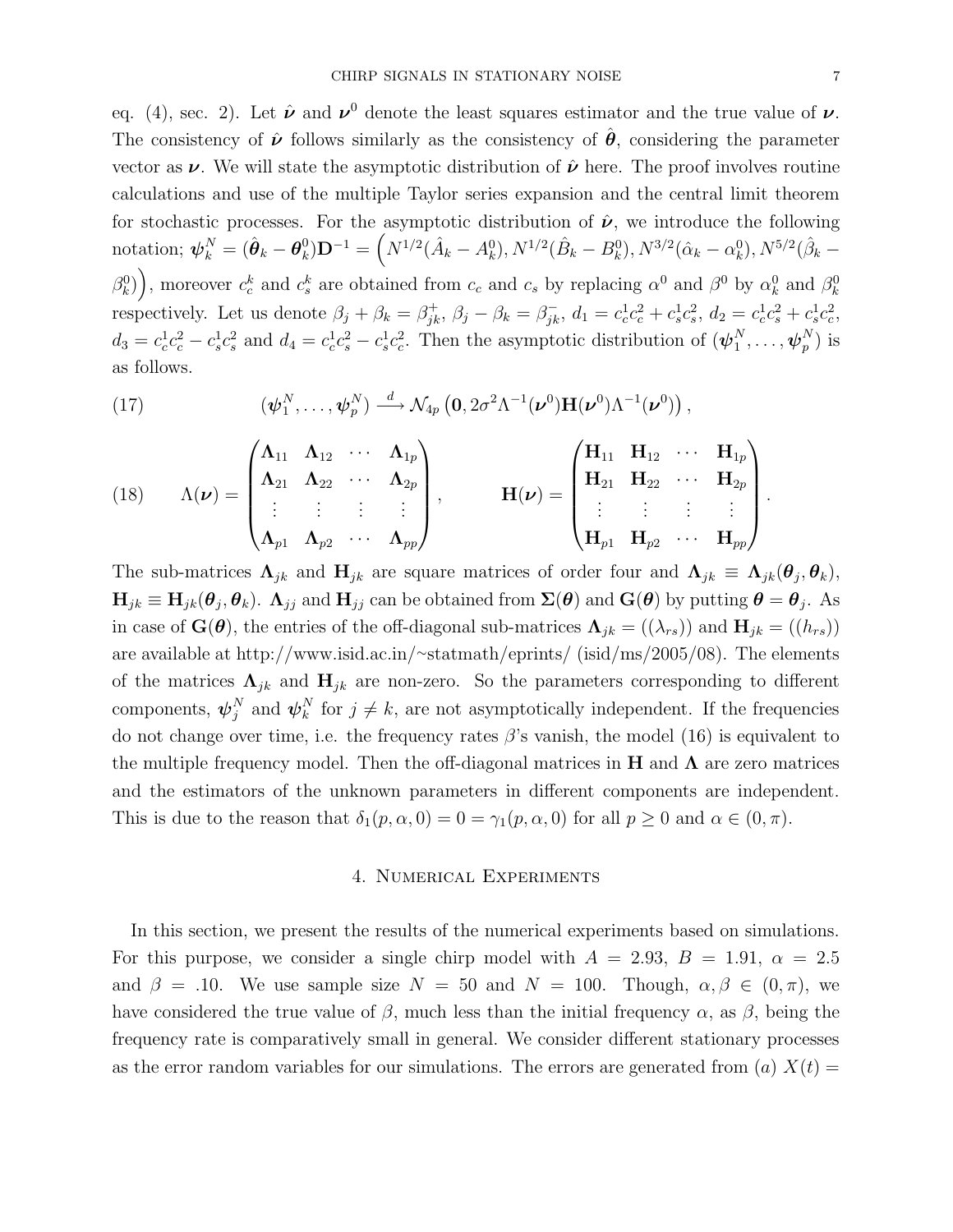$\rho e(t + 1) + e(t)$ , (b)  $X(t) = \rho_1 e(t - 1) + \rho_2 e(t - 2) + e(t)$  and (c)  $X(t) = \rho X(t - 1) + e(t)$ . The random variables  $\{e(t)\}\$ are distributed as  $\mathcal{N}(0, \sigma^2)$ . The processes (a), (b) and (c) are stationary  $MA(1)$ ,  $MA(2)$  and  $AR(1)$  processes. Here  $MA(q)$  and  $AR(p)$  are usual notation for the moving average process of order  $q$  and the autoregressive process of order p respectively. For simulations,  $\rho = .5$ ,  $\rho_1 = .5$  and  $\rho_2 = -.4$  have been used. We consider different values of  $\sigma^2$  and accordingly the variances of  $X(t)$  are different depending on the model of the error process and their true parameter values. We generate the data using (1) and the parameters as mentioned above. The LSEs of the parameters are obtained by minimizing the residual sum of squares. The starting estimates of the frequency and the frequency rate are obtained by maximizing the following periodogram like function;

$$
I(\omega_1, \omega_2) = \frac{1}{N} \left| \sum_{t=1}^{N} y(t) e^{-i(\omega_1 t + \omega_2 t^2)} \right|^2
$$

over a fine two-dimensional (2-d) grid of  $(0, \pi) \times (0, \pi)$ . The linear parameters, A and B are expressible in terms of  $\alpha$  and  $\beta$ . So the minimization of  $Q(\theta)$  with respect to  $\theta$  involves a 2-d search. Once the non-linear parameters,  $\alpha$  and  $\beta$  are estimated, A and B are estimated using the linear regression technique. We replicate this procedure of data generation and the estimation for parameters 1000 times resulting 1000 estimated values of each parameter. Then we calculate the average estimate (AVEEST), the bias (BIAS) and the mean squared error (MSE) of each parameter. We summarize results in tables 1-2 when the errors are of type (c). In table 1, results with  $N = 50$  are reported and results with  $N = 100$  are in table 2. We did not report the results with errors of types (a) and (b) for limitation of space. These results are available at http://www.isid.ac.in/∼statmath/eprints/ (isid/ms/2005/08) or it can be obtained from the authors on request. In section 2, we have obtained the asymptotic distributions of the LSEs of the unknown parameters of a single chirp signal model under quite general assumptions. So, it is possible to obtain the confidence intervals of the unknown parameters for fixed finite length data using Theorem 2. But due to the complexity involved in the distribution, it is extremely complicated to implement it in practice. Also in numerical experiments, it has been observed that the convergence of sequences,  $\delta$ 's as well  $\gamma$ 's highly depends on the parameters and in many cases we need a very large value to stabilize the convergence. For this reason, we have used the percentile bootstrap method for interval estimation of the different parameters as a simple alternative method as suggested by Nandi, Iyer and Kundu (2002). In each replication of our experiment, we generate 1000 bootstrap resamples using the estimated parameters and then the bootstrap confidence intervals using the bootstrap quantiles at 95% nominal level. So we have 1000 intervals for each parameter from the replicated experiment. Then we estimate the 95% bootstrap coverage probability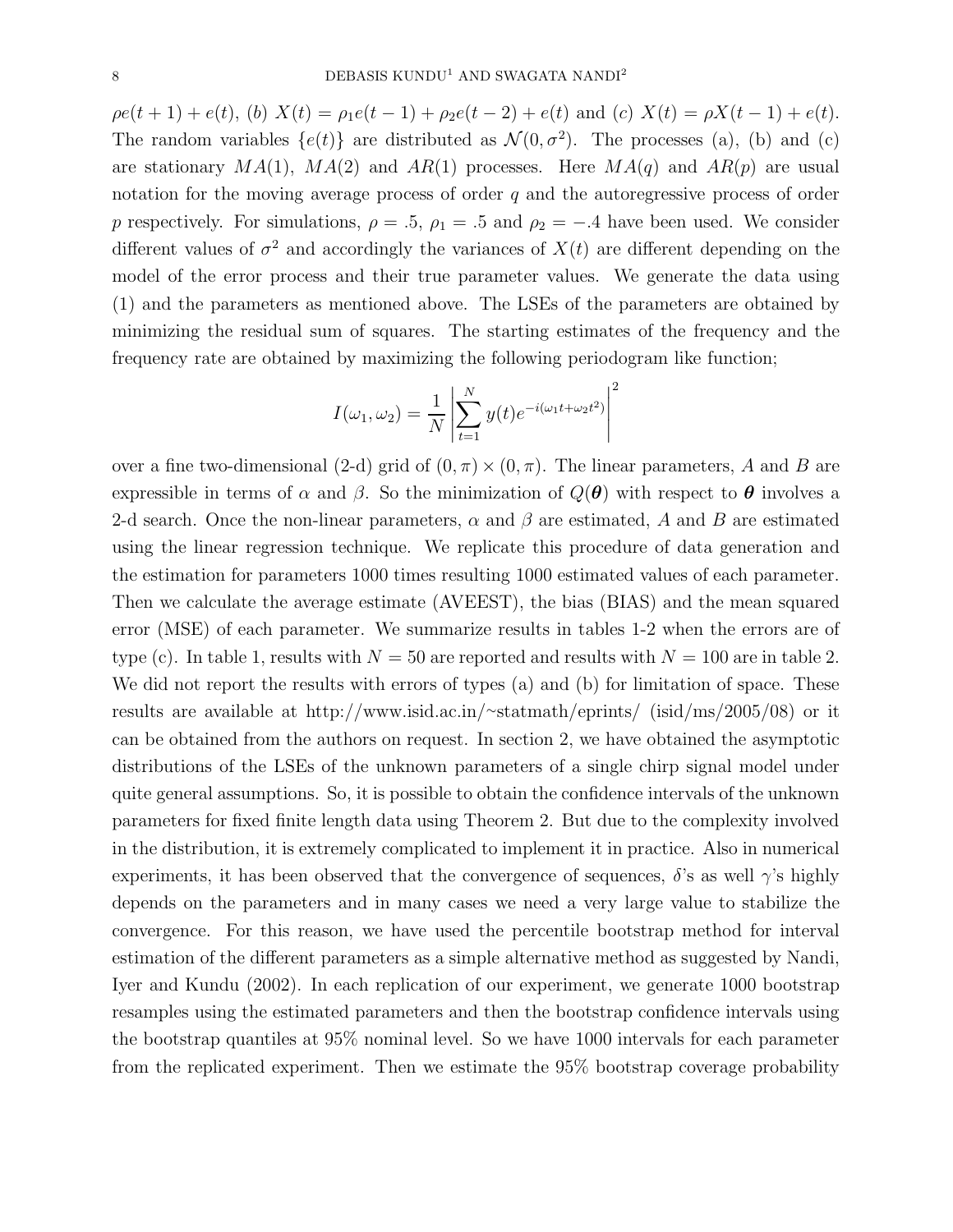

FIGURE 1. Plot of the histograms of LSEs of  $A$  (left plot) and  $B$  (right plot).



FIGURE 2. Plot of the histograms of LSEs of  $\alpha$  (left plot) and  $\beta$  (right plot).

by calculating the proportion of covering the true parameter value by the interval in each replication. We report them as B-COVP in Tables 1-2. We also report the average length of the bootstrap confidence interval as B-AVEL. So in each table, we report the average estimate, its bias and mean squared error and the 95% bootstrap coverage probability and the average length. We have seen in simulations, that the maximizer of the periodogram like function defined above over a fine grid provides reasonably good initial estimates of the non-linear parameters,  $\alpha$  and  $\beta$  in most of the cases.

In the above discussed experiments, we have collected the LSEs of all the parameters estimated in all replications in case of  $N = 50$  with type (c) error and  $\sigma^2 = .1$ . The type (c) error, being an AR(1) process, has the variance  $\frac{\sigma^2}{1-\sigma^2}$  $\frac{\sigma^2}{1-\rho^2}$  = .13, of its stationary distribution. To understand their sample distributions, we plot the histograms of the LSEs of A and B in Fig. 1 and histograms of the LSEs of  $\alpha$  and  $\beta$  in Fig. 2. We wanted to see how the fitted signal looks like, so we have generated a realization using the type of error and  $\sigma^2$ , same as above. The fitted signal is plotted in Fig. 3 along with the original one.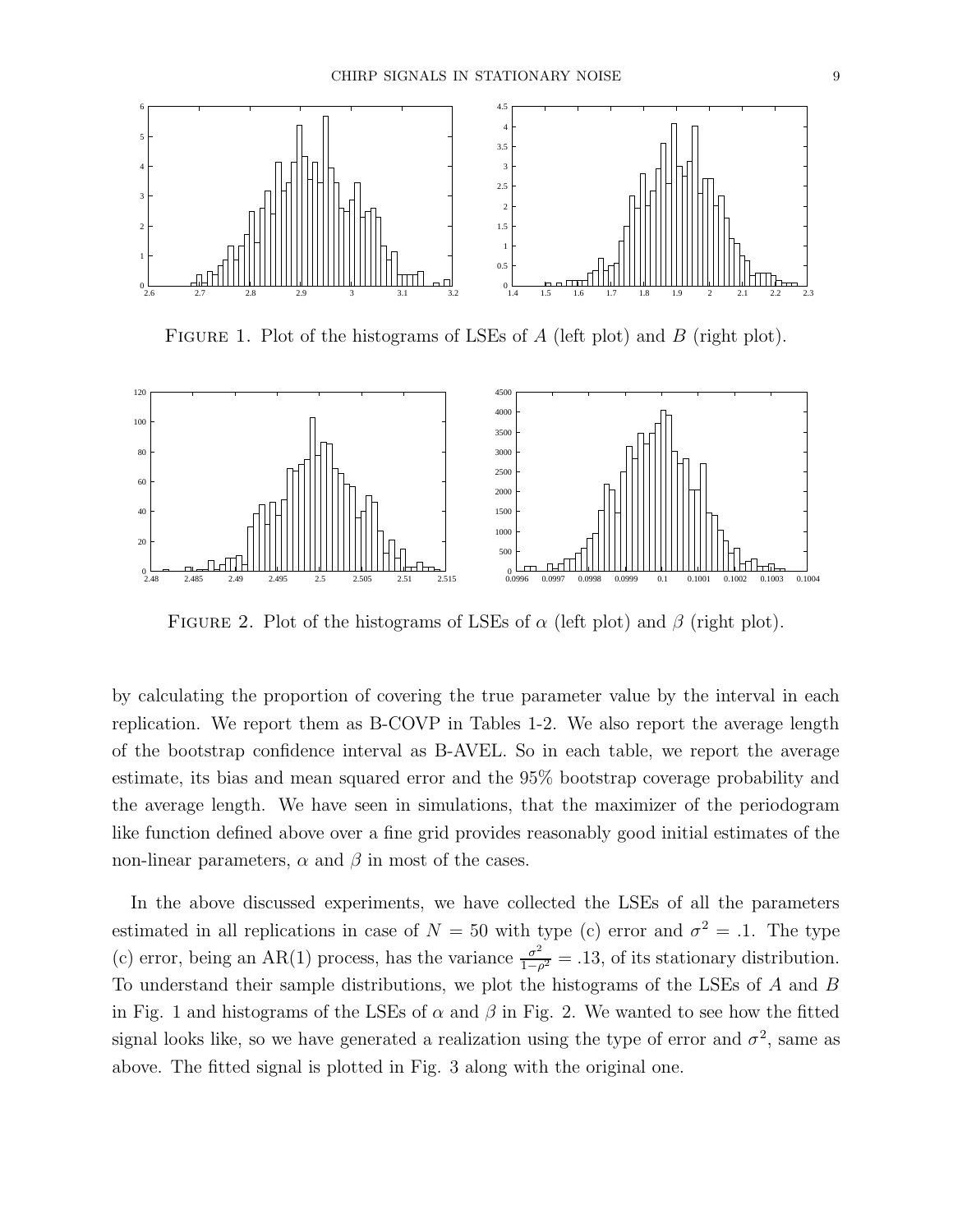

FIGURE 3. Plot of original signal (solid line) and estimated signals (dotted line).

Table 1. Average estimates, biases, MSEs, coverage probabilities and average lengths using bootstrap technique when errors are of type (c) and sample size  ${\cal N}=50$ 

|            |               | Parameters       |                |               |                  |  |
|------------|---------------|------------------|----------------|---------------|------------------|--|
| $\sigma^2$ |               | $\boldsymbol{A}$ | $\overline{B}$ | $\alpha$      | $\beta$          |  |
| 0.1        | <b>AVEEST</b> | 2.92884326       | 1.91418457     | 2.50015926    | .0999963731      |  |
|            | <b>BIAS</b>   | $-1.15680695e-3$ | 4.18460369e-3  | 1.59263611e-4 | $-3.62843275e-6$ |  |
|            | <b>MSE</b>    | 8.06691125e-3    | 1.39705129e-2  | 2.45984756e-5 | 1.25075923e-8    |  |
|            | <b>B-COVP</b> | .976             | .973           | .897          | .848             |  |
|            | <b>B-AVEL</b> | .435647398       | .585830092     | 1.85300075e-2 | 3.61990707e-4    |  |
| 0.5        | <b>AVEEST</b> | 2.92720795       | 1.91918254     | 2.50034285    | .0999920592      |  |
|            | <b>BIAS</b>   | $-2.79211998e-3$ | 9.18257236e-3  | 3.42845917e-4 | $-7.94231892e-6$ |  |
|            | <b>MSE</b>    | 4.05863188e-2    | 6.96346015e-2  | 1.23846767e-4 | 6.29799075e-8    |  |
|            | <b>B-COVP</b> | .977             | .971           | .895          | .849             |  |
|            | <b>B-AVEL</b> | .965029001       | 1.29620469     | 4.16616127e-2 | 8.12350831e-4    |  |
| 1.0        | <b>AVEEST</b> | 2.92532682       | 1.92366946     | 2.50049949    | 0.0999882892     |  |
|            | <b>BIAS</b>   | $-4.67324257e-3$ | 1.36694908e-2  | 4.99486923e-4 | $-1.17123127e-5$ |  |
|            | <b>MSE</b>    | 8.10585618e-2    | .138886198     | 2.47357559e-4 | 1.25821842e-7    |  |
|            | <b>B-COVP</b> | .977             | .972           | .894          | .852             |  |
|            | <b>B-AVEL</b> | 1.36005151       | 1.81864798     | 5.9380278e-2  | 1.15502137e-3    |  |

Now we summarize the findings of the experiments discussed above. We observe that the average estimates are quite good which is reflected in the fact that the biases are quite small in absolute value. The MSEs are reasonably small and we observe that they are in decreasing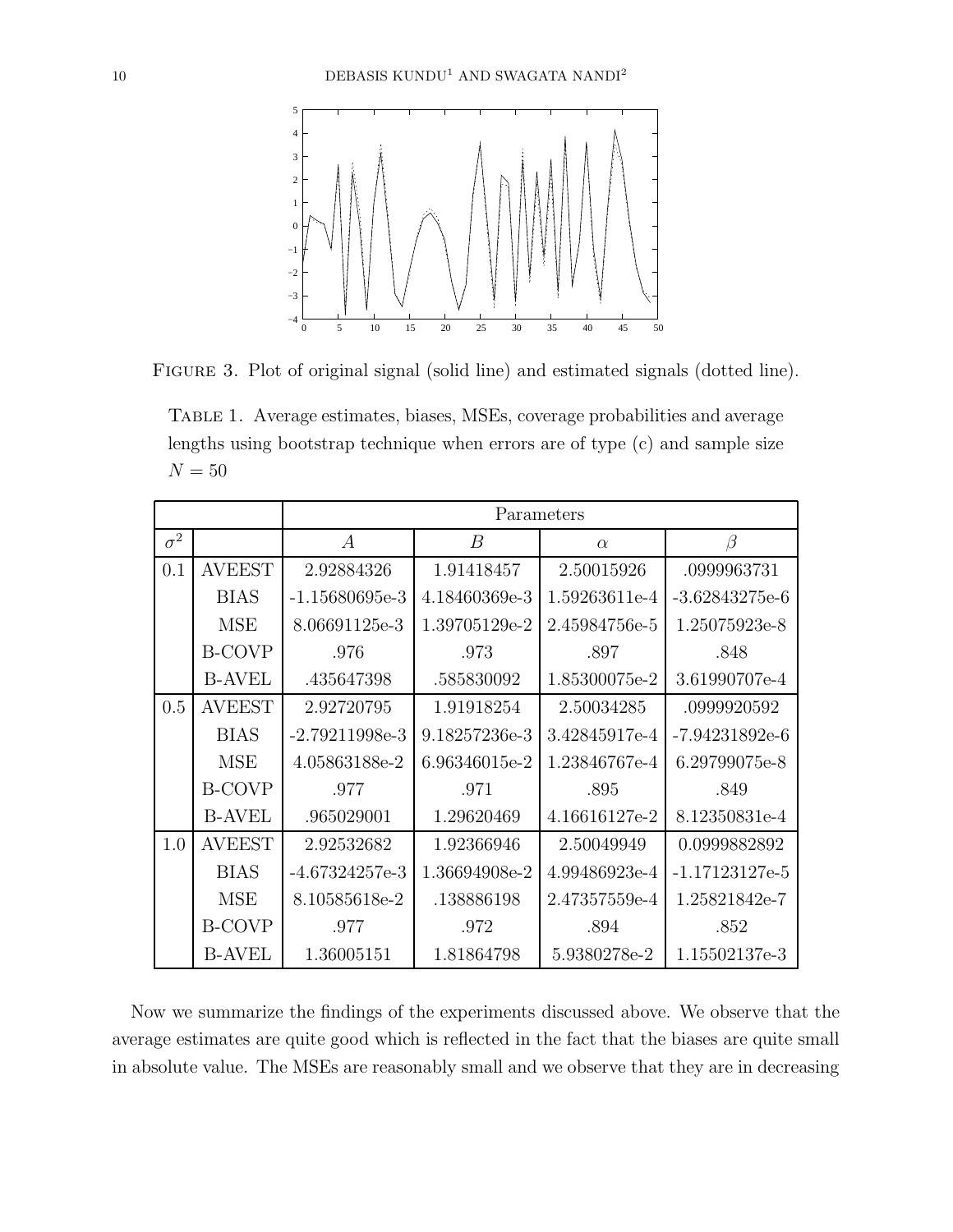Table 2. Average estimates, biases, MSEs, coverage probabilities and average lengths using bootstrap technique when errors are of type (c) and sample size  $N = 100$ 

|            |               | Parameters       |                  |               |                  |  |
|------------|---------------|------------------|------------------|---------------|------------------|--|
| $\sigma^2$ |               | $\boldsymbol{A}$ | $\boldsymbol{B}$ | $\alpha$      | $\beta$          |  |
| 0.1        | <b>AVEEST</b> | 2.92976546       | 1.91153288       | 2.50007677    | 0.0999990776     |  |
|            | <b>BIAS</b>   | $-2.34603882e-4$ | 1.53291225e-3    | 7.67707825e-5 | $-9.23871994e-7$ |  |
|            | <b>MSE</b>    | 5.03146602e-3    | 1.00822281e-2    | 2.46111904e-6 | 2.25312574e-10   |  |
|            | <b>B-COVP</b> | .946             | .955             | .962          | .960             |  |
|            | <b>B-AVEL</b> | .309637368       | .458883166       | 7.0124059e-3  | 6.7486304e-5     |  |
| 0.5        | <b>AVEEST</b> | 2.92800331       | 1.91039991       | 2.50014496    | 0.0999983251     |  |
|            | <b>BIAS</b>   | $-1.9967556e-3$  | 3.99947166e-4    | 1.44958496e-4 | $-1.67638063e-6$ |  |
|            | <b>MSE</b>    | 2.51741707e-2    | 5.0748501e-2     | 1.23751706e-5 | 1.13128373e-9    |  |
|            | <b>B-COVP</b> | .946             | .957             | .962          | .959             |  |
|            | <b>B-AVEL</b> | .686493933       | 1.01766443       | 1.56924874e-2 | 1.51613291e-4    |  |
| 1.0        | <b>AVEEST</b> | 2.92434359       | 1.90953135       | 2.50021315    | 0.0999974459     |  |
|            | <b>BIAS</b>   | $-5.65648079e-3$ | $-4.68611717e-4$ | 2.1314621e-4  | $-2.55554914e-6$ |  |
|            | MSE           | 5.05070463e-2    | .101672225       | 2.4809211e-5  | 2.26738139e-9    |  |
|            | <b>B-COVP</b> | .943             | .957             | .965          | .961             |  |
|            | <b>B-AVEL</b> | .967028975       | 1.42990315       | 2.22291183e-2 | 2.15437249e-4    |  |

order of the linear parameters,  $\alpha$  and  $\beta$ . The similar findings are also seen in case of the average bootstrap confidence lengths i.e. the average lengths decrease with  $(A, B), \alpha, \beta$ . The asymptotic distribution (Theorem 2) also suggests accordingly as the rates of convergence are  $N^{-1/2}$ ,  $N^{-3/2}$ ,  $N^{-5/2}$  respectively. This has been reflected in the bootstrap intervals to some extent. Also considering all the cases reported here, we can say that the order of the MSEs, approximately match with the order given in the asymptotic distribution of the LSEs and that we expect in case of finite samples of moderate size. For each type of error, the average lengths of intervals, biases and MSEs increase as the error variance increases for all the parameters. Also as we increase the sample size, these values decrease and that has to be according to the Theorem 1 which says that LSEs are strongly consistent. By comparing the different types of errors and  $\sigma^2$ , we see that with  $N = 50$ , the coverage probabilities do not attain the nominal level mainly for the frequency rate  $\beta$  except type (b) error. However, in case of  $N = 100$ , the bootstrap coverage probabilities are quite close to the nominal level. In some cases, mainly for the linear parameters, the bootstrap method overestimate the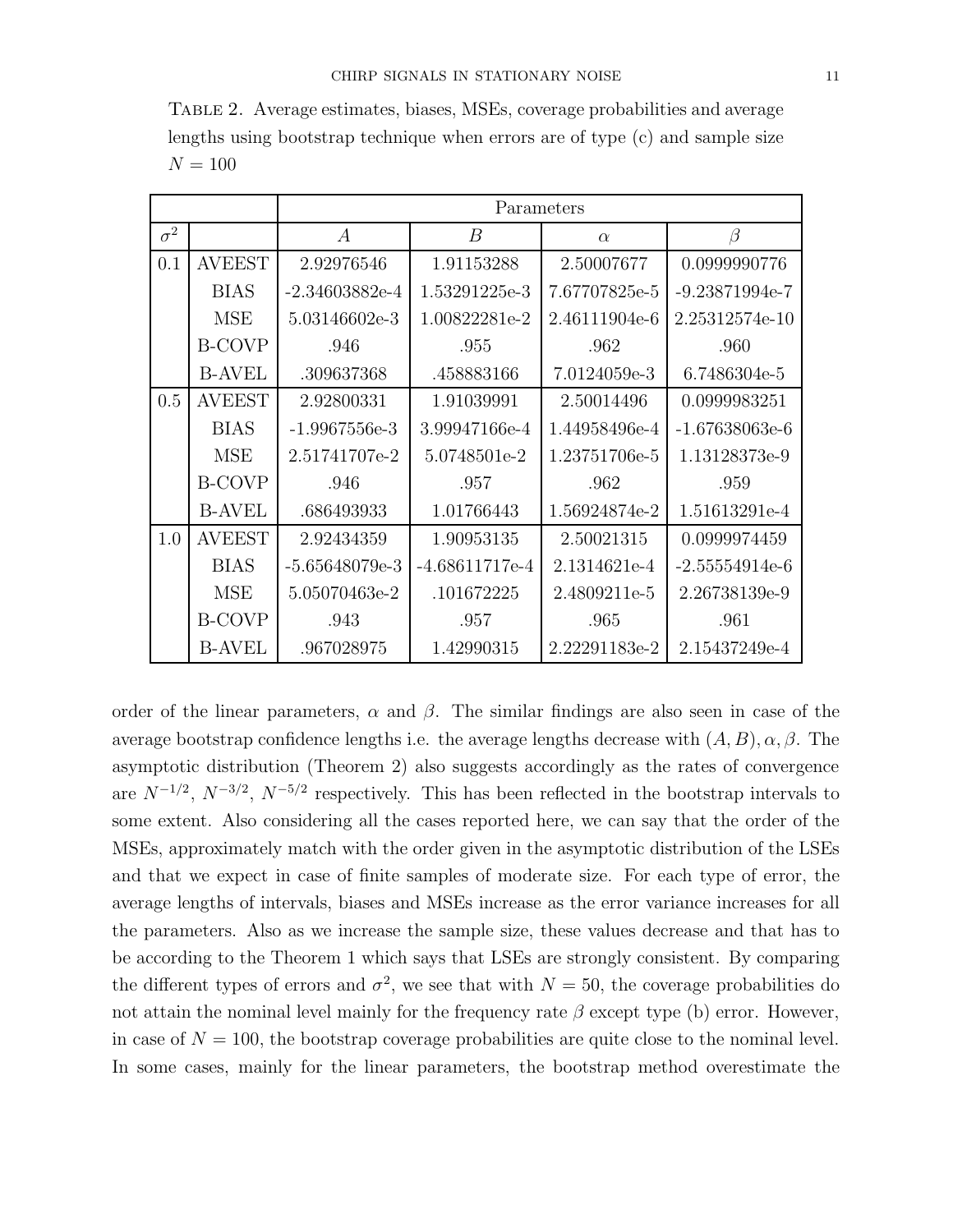coverage probabilities. We understand that using the given sample size in calculating the limiting quantities,  $\delta$ 's and  $\gamma$ 's, may cause the overestimation.

We have plotted the histograms of the LSEs in Figs 1 and 2. It is clear from the plots that the LSEs are distributed symmetrically around the true value for all parameters. Though, we have reported the MSEs, the histograms gives a very good idea of the variability of the estimates. In Fig. 3, the fitted signal have been plotted with the observed one for a particular case. We see that the fitted one match reasonably well with the observed one. So, from this discussion, we see that the performance of the LSEs and the bootstrap method in obtaining the confidence intervals are quite good and can be used in practice.

## 5. Conclusions

In this paper, we study the problem of estimation of the parameters of the real single chirp signal model as well as the multiple chirp signal model in stationary noise. It is a generalization of the multiple frequency model similar to the way the complex-valued chirp signal is a generalization of the exponential model. We propose the least squares estimators to estimate the unknown parameters and study their asymptotic properties. As the joint asymptotic distribution of the LSEs of the unknown parameters is quite complicated for practical implementation purposes, we have used a parametric bootstrap method for interval estimation. We observe that the results are quite satisfactory and can be used in practice. In simulations study, the initial estimates of the frequency and the frequency rate are obtained by maximizing a periodogram like function. It will be interesting to explore the properties of the estimators obtained by maximizing the periodogram like function defined in section 4. Also generalization of some of the existing iterative and non-iterative methods for the frequency model to the chirp signal model is another problem which needs to be addressed as well as the estimation of the number of chirp components for the multiple chirp model.

#### **APPENDIX**

In this appendix, we first state Lemmas 1 and 2 and then state and prove the lemmas A-1 to A-6. Then these lemmas are used to prove lemma 2.

Lemma 1: Let us denote

$$
S_{C,M} = \left\{ \boldsymbol{\theta}; \boldsymbol{\theta} = (A_R, A_I, \alpha, \beta), |\boldsymbol{\theta} - \boldsymbol{\theta}^0| \ge 4C, |A_R| \le M, |A_I| \le M \right\}.
$$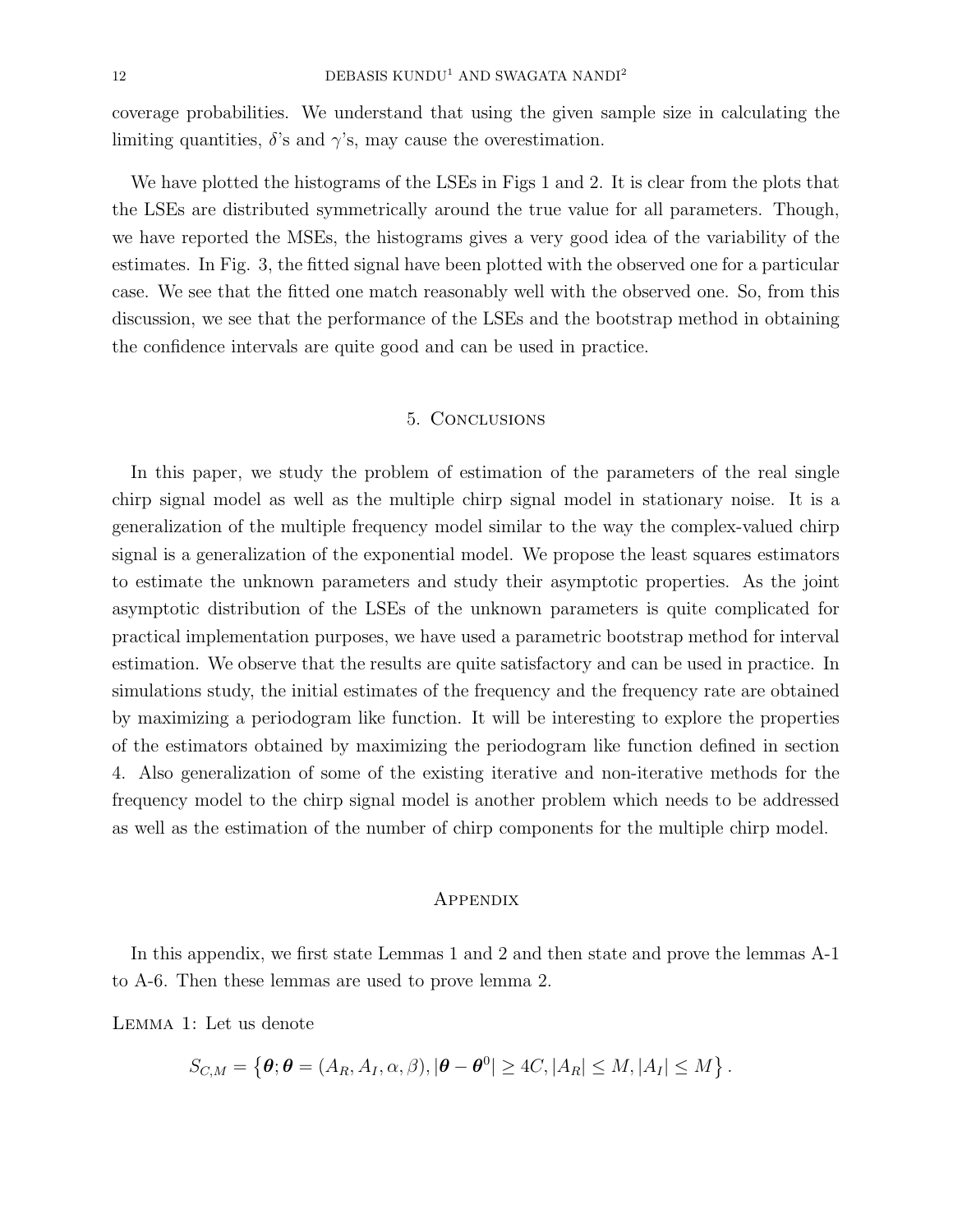If for any  $C > 0$  and for some  $M < \infty$ ,

$$
\liminf_{N\to\infty}\inf_{\boldsymbol{\theta}\in S_{C,M}}\frac{1}{N}\left[Q(\boldsymbol{\theta})-Q(\boldsymbol{\theta}^0)\right]>0\quad a.s.
$$

then  $\hat{\boldsymbol{\theta}}$  is a strongly consistent estimator of  $\boldsymbol{\theta}^0$ .

PROOF OF LEMMA 1: The proof can be obtained by contradiction along the same line as the lemma 1 of Wu (1981).

LEMMA 2: As  $N \to \infty$ ,

$$
\sup_{\alpha,\beta} \left| \frac{1}{N} \sum_{n=1}^{N} X(n) e^{i(\alpha n + \beta n^2)} \right| \to 0 \quad a.s.
$$

In the following, we first state and prove the lemmas A-1 to A-6 and then these lemmas are used to prove lemma 2.

Lemma A-1: Let  $\{e(n)\}\$ be a sequence of i.i.d. random variables with mean zero and finite fourth moment, then

(19) 
$$
E\left|\sum_{n=1}^{N-2}e(n)e(n+1)^2e(n+2)\right| = O(N^{\frac{1}{2}}),
$$

(20) 
$$
E\left|\sum_{n=1}^{N-k-1}e(n)e(n+1)e(n+k)e(n+k+1)\right| = O(N^{\frac{1}{2}}),
$$

for  $k = 2, 3, \ldots, N - 2$ .

PROOF OF LEMMA A-1: We prove (19) and then (20) follows similarly. Note that

$$
E\left|\sum_{n=1}^{N-2}e(n)e(n+1)^2e(n+2)\right| \le \left[E\left(\sum_{n=1}^{N-2}e(n)e(n+1)^2e(n+2)\right)^2\right]^{\frac{1}{2}} = O(N^{\frac{1}{2}}).
$$

LEMMA A-2: For an arbitrary integer  $m$ ,

$$
E \sup_{\theta} \left| \sum_{n=1}^{N} e(n)e(n+k)e^{im\theta n} \right| = O(N^{\frac{3}{4}}).
$$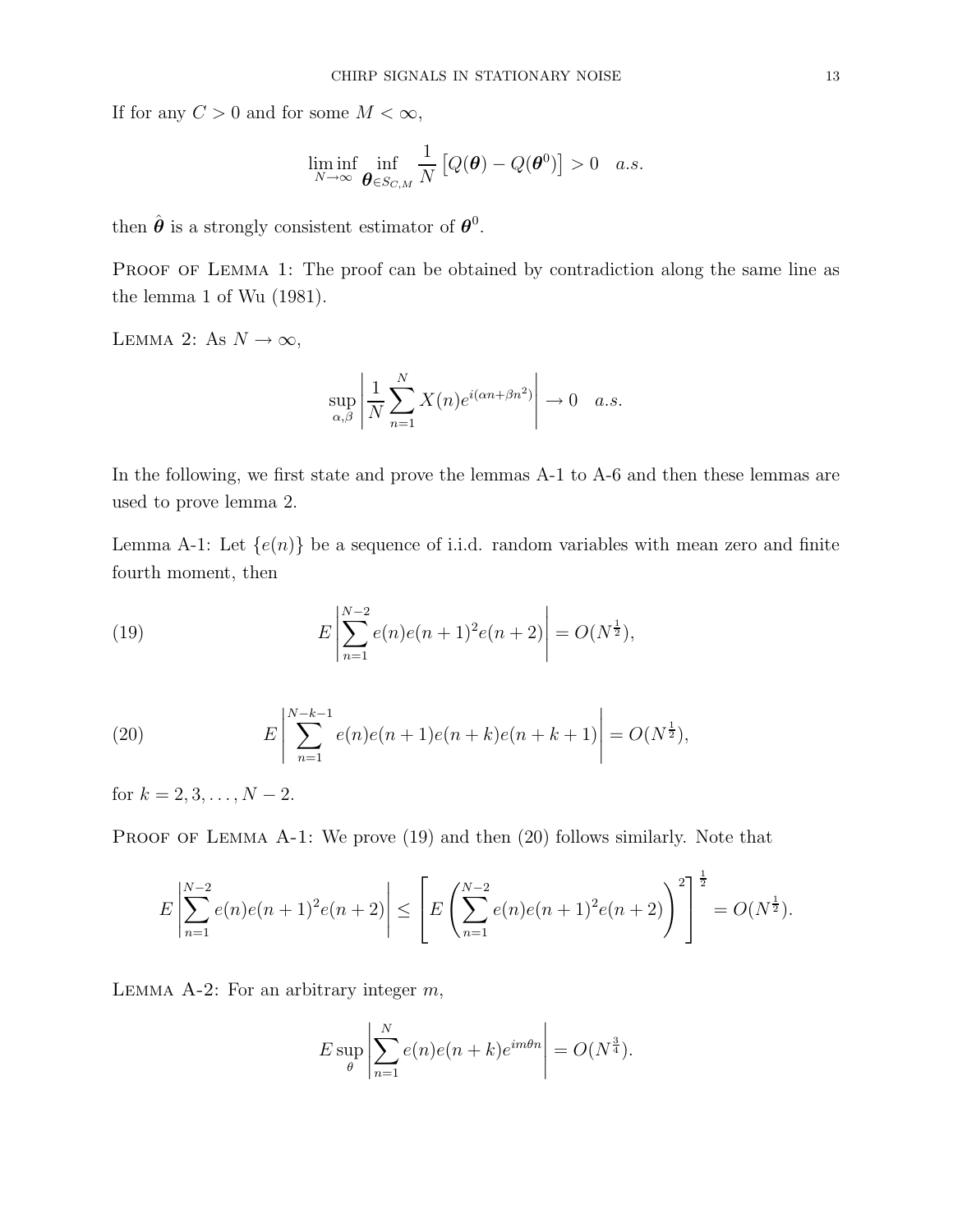PROOF OF LEMMA A-2:

$$
E \sup_{\theta} \left| \sum_{n=1}^{N} e(n)e(n+k)e^{im\theta n} \right| \leq \left[ E \sup_{\theta} \left| \sum_{n=1}^{N} e(n)e(n+k)e^{im\theta n} \right|^{2} \right]^{1/2}
$$
  
= 
$$
\left[ E \sup_{\theta} \left( \sum_{n=1}^{N} e(n)e(n+k)e^{im\theta n} \right) \left( \sum_{n=1}^{N} e(n)e(n+k)e^{-im\theta n} \right) \right]^{1/2}
$$
  

$$
\leq \left[ E \sum_{n=1}^{N} e(n)^{2}e(n+k)^{2} + 2E \left| \sum_{n=1}^{N-1} e(n)e(n+1)e(n+k)e(n+k+1) \right| + ...
$$
  
+2E |e(1)e(1+k)e(N)e(N+k)||<sup>1/2</sup> = O(N+N,N<sup>1</sup>)<sup>1/2</sup> (using Lemma A-1) = O(N<sup>1/3</sup>).

Lemma A-3:

$$
E \sup_{\alpha,\beta} \left| \sum_{n=1}^N e(n) e^{i(\alpha n + \beta n^2)} \right|^2 = O(N^{\frac{7}{4}}).
$$

PROOF OF LEMMA A-3:

$$
E \sup_{\alpha,\beta} \left| \sum_{n=1}^{N} e(n) e^{i(\alpha n + \beta n^2)} \right|^2 = E \sup_{\alpha,\beta} \left[ \sum_{n=1}^{N} e(n) e^{i(\alpha n + \beta n^2)} \right] \left[ \sum_{n=1}^{N} e(n) e^{-i(\alpha n + \beta n^2)} \right]
$$
  

$$
\leq O(N + NN^{\frac{3}{4}}) \text{ (using Lemma A-2)} = O(N^{\frac{7}{4}}).
$$

Lemma A-4:

$$
E \sup_{\alpha,\beta} \left| \frac{1}{N} \sum_{n=1}^{N} e(n) e^{i(\alpha n + \beta n^2)} \right| \le O(N^{-\frac{1}{8}}).
$$

PROOF OF LEMMA A-4:

$$
E \sup_{\alpha\beta} \left| \frac{1}{N} \sum_{n=1}^N e(n) e^{i(\alpha n + \beta n^2)} \right| \le \left[ E \sup_{\alpha,\beta} \left| \frac{1}{N} \sum_{n=1}^N e(n) e^{i(\alpha n + \beta n^2)} \right|^2 \right]^{\frac{1}{2}} = O(N^{-\frac{1}{8}}) \text{ (using Lemma A-3).}
$$

Lemma A-5:

$$
E \sup_{\alpha\beta} \left| \frac{1}{N} \sum_{n=1}^{N} X(n) e^{i(\alpha n + \beta n^2)} \right| \le O(N^{-\frac{1}{8}}).
$$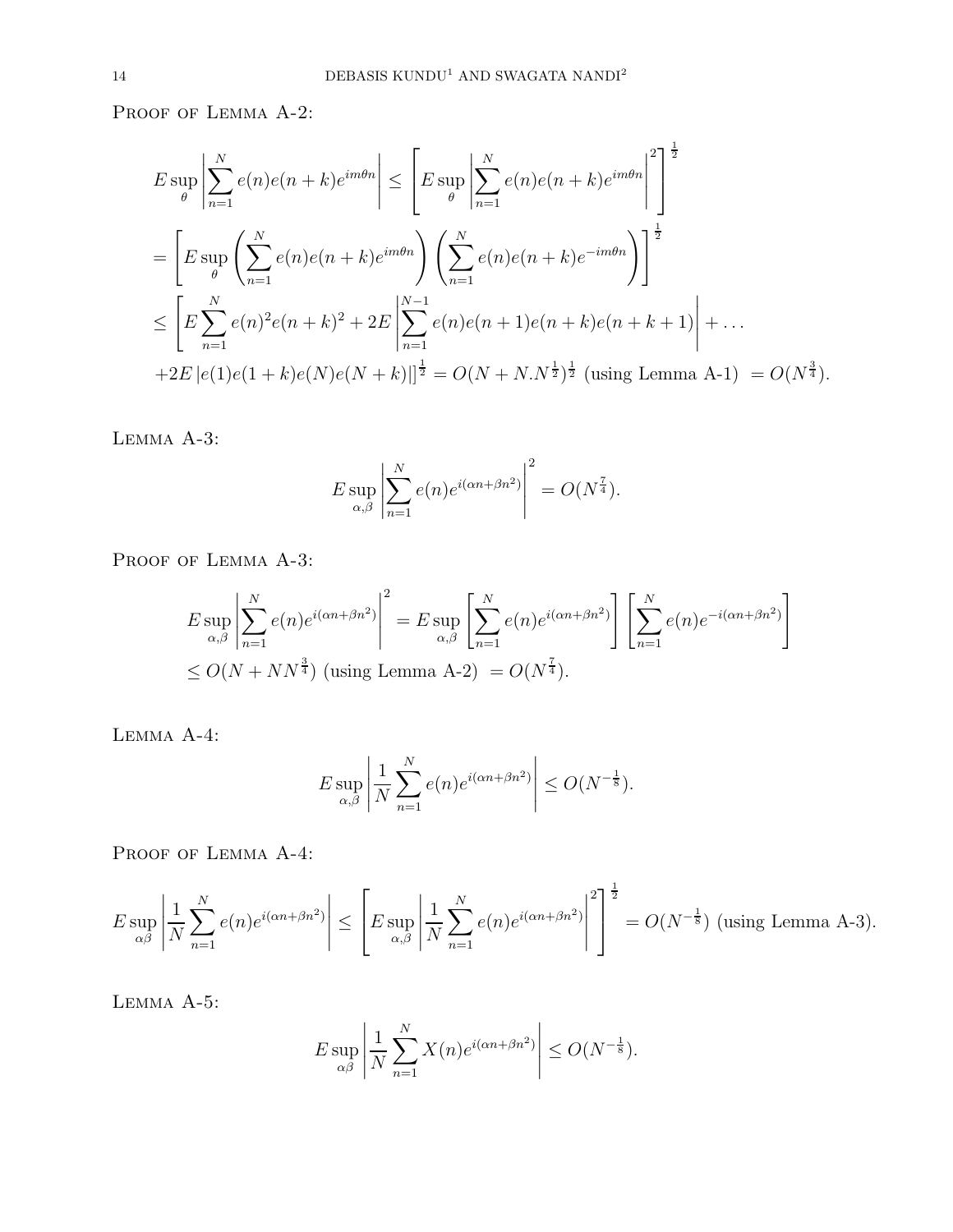PROOF OF LEMMA A-5:

$$
E \sup_{\alpha,\beta} \left| \frac{1}{N} \sum_{n=1}^{N} X(n) e^{i(\alpha n + \beta n^2)} \right| = E \sup_{\alpha,\beta} \left| \frac{1}{N} \sum_{n=1}^{N} \sum_{k=-\infty}^{\infty} a(k) e(n-k) e^{i(\alpha n + \beta n^2)} \right|
$$
  

$$
\leq \sum_{k=-\infty}^{\infty} |a(k)| \left[ E \sup_{\alpha,\beta} \frac{1}{N} \left| \sum_{n=1}^{N} e(n-k) e^{i(\alpha n + \beta n^2)} \right| \right].
$$

Note that  $E \sup_{\alpha,\beta} \frac{1}{N}$ N  $\overline{\phantom{a}}$  $\sum_{n=1}^{N} e(n-k)e^{i(\alpha n+\beta n^2)}$ is independent of  $k$  and therefore the result follows using Lemma A-4.

Lemma A-6:

$$
\sup_{\alpha,\beta} \left| \frac{1}{N} \sum_{n=1}^{N} X(n) e^{i(\alpha n + \beta n^2)} \right| \longrightarrow 0, \quad a.s.
$$

PROOF OF LEMMA A-6:

Consider the sequence  $N^9$ , then using Lemma A-5 we obtain

$$
E \sup_{\alpha,\beta} \frac{1}{N^9} \left| \sum_{n=1}^{N^9} X(n) e^{i(\alpha n + \beta n^2)} \right| \le O(N^{-\frac{9}{8}}).
$$

Therefore, using Borel Cantelli lemma it follows that

$$
\sup_{\alpha,\beta} \frac{1}{N^9} \left| \sum_{n=1}^{N^9} X(n) e^{i(\alpha n + \beta n^2)} \right| \longrightarrow 0, \quad a.s.
$$

Now consider for J, such that  $N^9 < J \leq (N+1)^9$ , then

$$
\sup_{\alpha,\beta} \sup_{N^9 < J \le (N+1)^9} \left| \frac{1}{N^9} \sum_{n=1}^{N^9} X(n) e^{i(\alpha n + \beta n^2)} - \frac{1}{J} \sum_{n=1}^{J} X(n) e^{i(\alpha n + \beta n^2)} \right|
$$
\n
$$
= \sup_{\alpha,\beta} \sup_{N^9 < J \le (N+1)^9} \left| \frac{1}{N^9} \sum_{n=1}^{N^9} X(n) e^{i(\alpha n + \beta n^2)} - \frac{1}{N^9} \sum_{n=1}^{J} X(n) e^{i(\alpha n + \beta n^2)} + \frac{1}{N^9} \sum_{n=1}^{J} X(n) e^{i(\alpha n + \beta n^2)} \right|
$$
\n
$$
\le \frac{1}{N^9} \sum_{n=N^9+1}^{(N+1)^9} |X(n)| + \sum_{n=1}^{(N+1)^9} |X(n)| \left( \frac{1}{N^9} - \frac{1}{(N+1)^9} \right).
$$

Note that the mean squared error of the first term is of the order  $O\left(\frac{1}{N^{18}} \times ((N+1)^9 - \dots)\right)$  $(N^9)^2$  =  $O(N^{-2})$ . Similarly, the mean squared error of the second term is of the order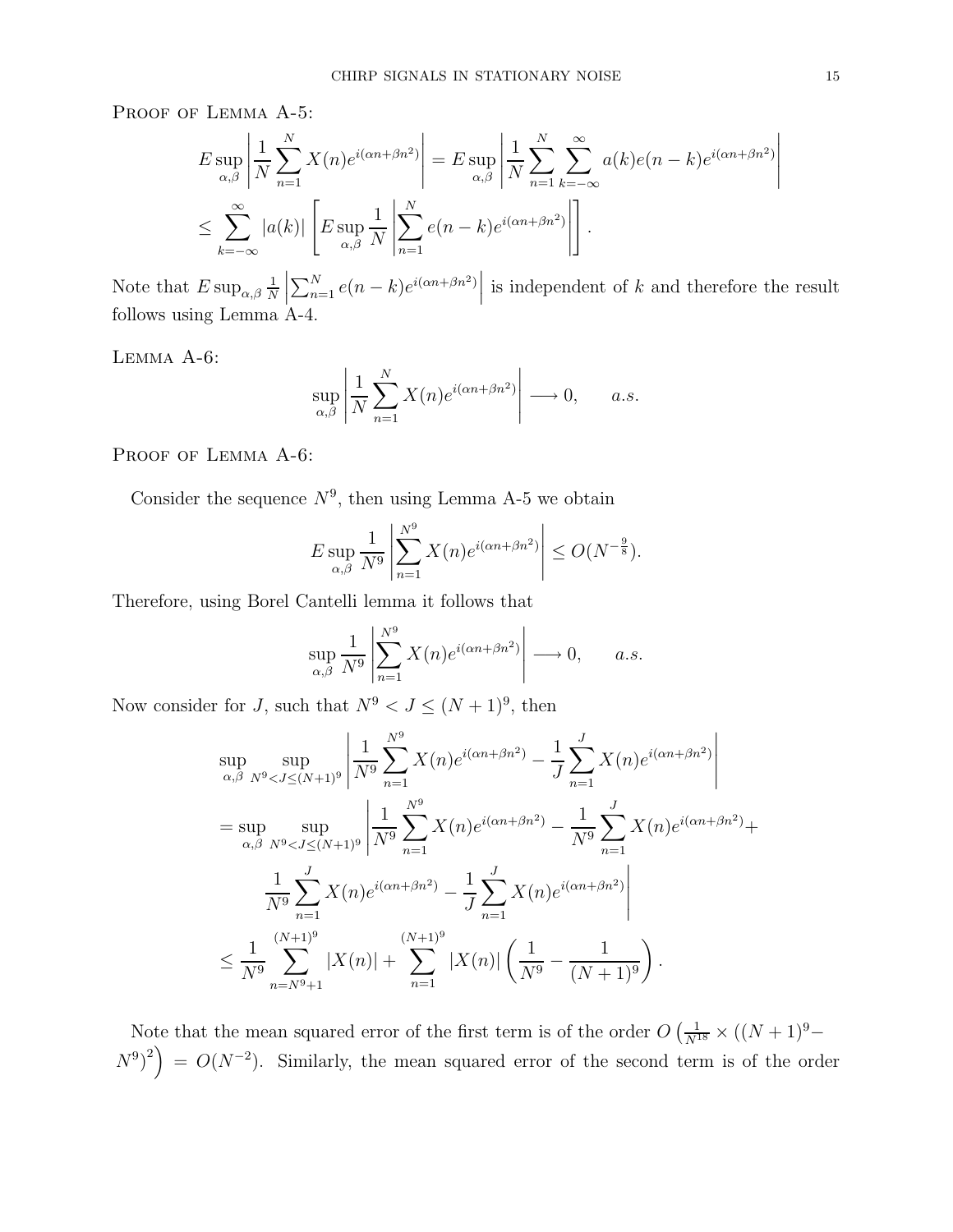$O(N^{18} \times \left(\frac{(N+1)^9 - N^9}{N^{18}}\right)^2) = O(N^{-2})$ . Therefore, both terms converge to zero almost surely and that proves the lemma.

PROOF OF THEOREM 1: In this proof, we denote  $\hat{\theta}$  by  $\hat{\theta}_N = (\hat{A}_N, \hat{B}_N, \hat{\alpha}_N, \hat{\beta}_N)$  to emphasize that  $\hat{\theta}$  depends on the sample size. If  $\hat{\theta}_N$  is not consistent for  $\theta^0$ , then there exits a subsequence  $\{N_k\}$  of  $\{N\}$  such that  $\hat{\boldsymbol{\theta}}_{N_k}$  does not converge to  $\boldsymbol{\theta}^0$ . Then either:

Case I:  $|\hat{A}_{N_k}| + |\hat{B}_{N_k}|$  is not bounded. So  $|\hat{A}_{N_k}| + |\hat{B}_{N_k}| \to \infty$  *i.e.* at least one of the  $|\hat{A}_{N_k}|$  or  $|\hat{B}_{N_k}|$  tends to  $\infty$ . This implies  $\frac{1}{N_k}Q(\hat{\boldsymbol{\theta}}_{N_k}) \to \infty$ . Since

$$
\lim \frac{1}{N_k} Q(\boldsymbol{\theta}^0) < \infty,
$$

hence,

$$
\frac{1}{N_k}\left[Q(\hat{\boldsymbol{\theta}}_{N_k})-Q(\boldsymbol{\theta}^0)\right]\to\infty.
$$

But as  $\hat{\boldsymbol{\theta}}_{N_k}$  is the LSE of  $\boldsymbol{\theta}^0$ , therefore,

$$
Q(\hat{\boldsymbol{\theta}}_{N_k}) - Q(\boldsymbol{\theta}^0) < 0,
$$

which leads to a contradiction. So  $\hat{\theta}_N$  is a strongly consistent estimator of  $\theta^0$ .

Case II:  $|\hat{A}_{N_k}| + |\hat{B}_{N_k}|$  is bounded, that means there exists a set  $S_{C,M}$  (as defined in Lemma 1) such that  $\hat{\theta}_{N_k} \in S_{C,M}$ , for some  $C > 0$  and for an  $0 < M < \infty$ . Now let us write

$$
\frac{1}{N}\left[Q(\boldsymbol{\theta})-Q(\boldsymbol{\theta}^0)\right]=f_1(\boldsymbol{\theta})+f_2(\boldsymbol{\theta}),
$$

where

$$
f_1(\theta) = \frac{1}{N} \sum_{n=1}^{N} \left[ A^0 \cos(\alpha^0 n + \beta^0 n^2) - A \cos(\alpha n + \beta n^2) + B^0 \sin(\alpha^0 n + \beta^0 n^2) - B \sin(\alpha n + \beta n^2) \right]^2
$$

,

$$
f_2(\theta) = \frac{2}{N} \sum_{n=1}^{N} X(n) \left[ A^0 \cos(\alpha^0 n + \beta^0 n^2) - A \cos(\alpha n + \beta n^2) + B^0 \sin(\alpha^0 n + \beta^0 n^2) - B \sin(\alpha n + \beta n^2) \right].
$$

Using lemma 2, it follows that

(21) 
$$
\lim_{N \to \infty} \sup_{\boldsymbol{\theta} \in S_{C,M}} f_2(\boldsymbol{\theta}) = 0 \quad a.s.
$$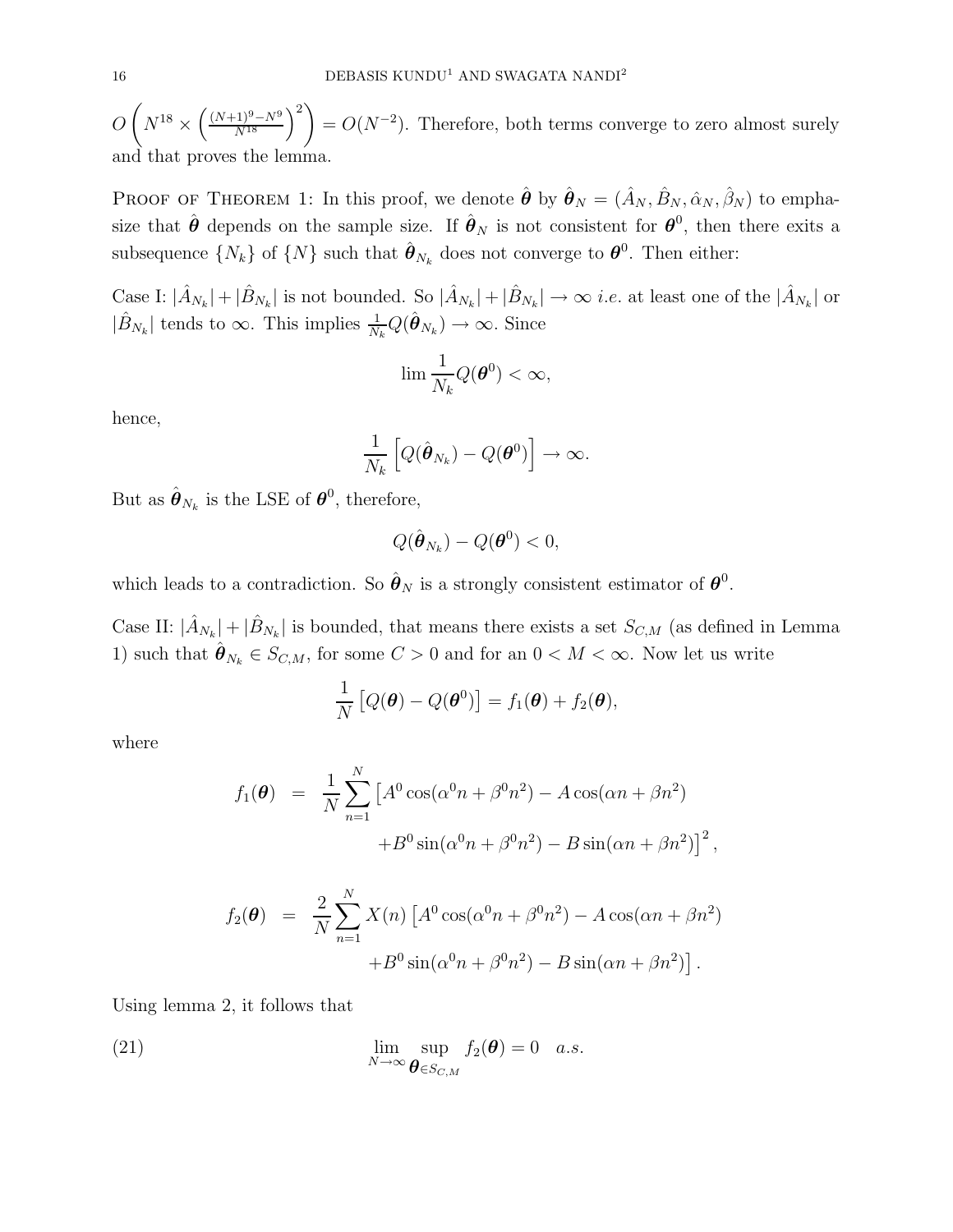Now consider the following sets;

$$
S_{C,M,1} = \{ \theta : \theta = (A, B, \alpha, \beta), |A - A^0| \ge C, |A| \le M, |B| \le M \},
$$
  
\n
$$
S_{C,M,2} = \{ \theta : \theta = (A, B, \alpha, \beta), |B - B^0| \ge C, |A| \le M, |B| \le M \},
$$
  
\n
$$
S_{C,M,3} = \{ \theta : \theta = (A, B, \alpha, \beta), |\alpha - \alpha^0| \ge C, |A| \le M, |B| \le M \},
$$
  
\n
$$
S_{C,M,4} = \{ \theta : \theta = (A, B, \alpha, \beta), |\beta - \beta^0| \ge C, |A| \le M, |B| \le M \}.
$$

Note that

$$
S_{C,M} \subset S_{C,M,1} \cup S_{C,M,2} \cup S_{C,M,3} \cup S_{C,M,4} = S
$$
 (say).

Therefore,

(22) 
$$
\underline{\lim}_{\theta \in S_{C,M}} \frac{1}{N} \left[ Q(\theta) - Q(\theta^0) \right] \ge \underline{\lim}_{\theta \in S} \frac{1}{N} \left[ Q(\theta) - Q(\theta^0) \right].
$$

First we show that

(23) 
$$
\underline{\lim}_{\theta \in S_{C,M,j}} \frac{1}{N} \left[ Q(\theta) - Q(\theta^0) \right] > 0 \quad a.s.,
$$

for  $j = 1, \ldots, 4$  and then because of (22), it implies

$$
\underline{\lim}_{\theta \in S_{C,M}} \frac{1}{N} \left[ Q(\theta) - Q(\theta^0) \right] > 0 \quad a.s.
$$

Therefore, due to lemma 1, theorem 1 is proved, provided we can show (23). First consider  $j=1$  to prove (23). Using (21), it follows that

$$
\lim_{\theta \in S_{C,M,1}} \inf_{N} \frac{1}{N} \left[ Q(\theta) - Q(\theta^{0}) \right] = \lim_{\theta \in S_{C,M,1}} f_{1}(\theta)
$$
\n
$$
= \lim_{|A-A^{0}| \geq C} \inf_{N} \sum_{n=1}^{N} \left[ A^{0} \cos(\alpha^{0} n + \beta^{0} n^{2}) - A \cos(\alpha n + \beta n^{2}) + B^{0} \sin(\alpha^{0} n + \beta^{0} n^{2}) - B \sin(\alpha n + \beta n^{2}) \right]^{2}
$$
\n
$$
= \lim_{N \to \infty} \inf_{|A-A^{0}| \geq C} \frac{1}{N} \sum_{n=1}^{N} \cos^{2}(\alpha^{0} n + \beta^{0} n^{2}) (A - A^{0})^{2}
$$
\n
$$
\geq C^{2} \lim_{N \to \infty} \frac{1}{N} \sum_{n=1}^{N} \cos^{2}(\alpha^{0} n + \beta^{0} n^{2}) > 0.
$$

For other  $j$  also, it can be shown along the same line and that proves theorem 1.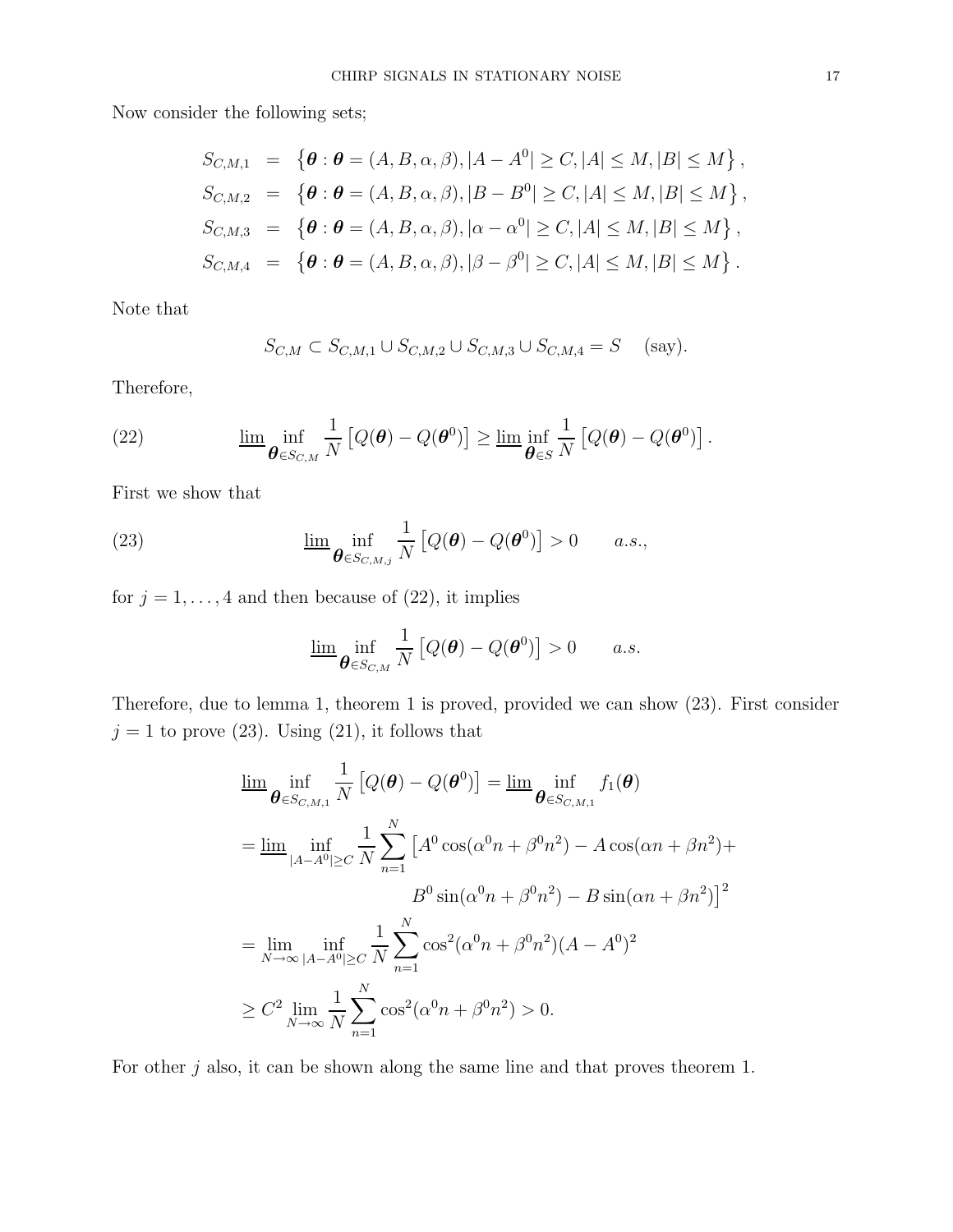#### **REFERENCES**

- [1] Abatzoglou, T. (1986). Fast maximum likelihood joint estimation of frequency and frequency rate. IEEE Trans. on Aerosp. Electron. Syst. 22, 708-714.
- [2] Djuric, P.M. and Kay, S.M. (1990). Parameter estimation of chirp signals. IEEE Trans. on Acoustics, Speech and Signal Process. 38, No. 12, 2118-2126.
- [3] Fuller, W.A. (1976), Introduction to Statistical Time Series, John Wiley and Sons, New York.
- [4] Giannakis, G.B. and Zhou, G. (1995), "Harmonics in multiplicative and additive noise: Parameter estimation using cyclic statistics", IEEE Trans. Signal Process., Vol. 43, 2217-2221.
- [5] Gini, F., Montanari, M. and Verrazzani, L. (2000). Estimation of chirp signals in compound Gaussian clutter: a cyclostationary approach. IEEE Trans. on Acoustics, Speech and Signal Process. 48, No. 4, 1029-1039.
- [6] Jennrich, R.I. (1969). Asymptotic properties of the nonlinear least squares estimators. Annals of Mathematical Statistics. 40, 633-643.
- [7] Kumaresan, R. and Verma, S. (1987). On estimating the parameters of chirp signals using rank reduction techniques. Proc. 21st. Asilomar Conf., Pacific Grove, CA, 555-558.
- [8] Kundu, D. (1997), "Asymptotic Properties of the Least Squares Estimators of Sinusoidal Signals", Statistics, Vol. 30, 221-238.
- [9] Nandi, S., Iyer, S.K. and Kundu, D. (2002). Estimation of frequencies in presence of heavy tail errors. Statistics and Probability Letters 58, No. 3, 265-282.
- [10] Nandi, S. and Kundu, D. (2004). Asymptotic properties of the least squares estimators of the parameters of the chirp signals. Annals of the Institute of Statistical Mathematics. 56, 529-544.
- [11] Rao, C.R. (1973), Linear Statistical Inferences and Its Applications, Wiley and Sons, New York, 2nd. Edition.
- [12] Rihaczek, A.W. (1969) Principles of High Resolution Radar, New York McGraw Hill.
- [13] Saha, S. and Kay, S.M. (2002). Maximum likelihood parameter estimation of superimposed chirps using Monte Carlo importance sampling. IEEE Trans. Signal Processing 50, No. 2, 224-230.
- [14] Shamsunder, S. Giannakis, G.B. and Friedlander, B. (1995), "Estimation Random Amplitude Polynomial Phase Signals: A Cyclostationary Approach", IEEE Trans. Signal Process., Vol. 43, No. 2, 492-505.
- [15] Swami, A. (1996), "Cram´er-Rao bounds for deterministic signals in additive and multiplicative noise", Signal Process., Vol. 53, 231-244.
- [16] Wu, C.F.J. (1981), "Asymptotic theory of the nonlinear least squares estimation" Annals of Statistics 9, 501-513.
- [17] Zhou, G and Giannakis, G.B., (1995), "Harmonics in multiplicative and additive noise: Performance analysis of cyclic estimators", IEEE Trans. Signal Process., Vol. 43, 1445-1460.
- [18] Zhou, G., Giannakis, G.B. and Swami, A., (1996), "On polynomial phase signals with time-varying amplitudes", IEEE Trans. Signal Process., Vol. 44, No. 4, 848-861.